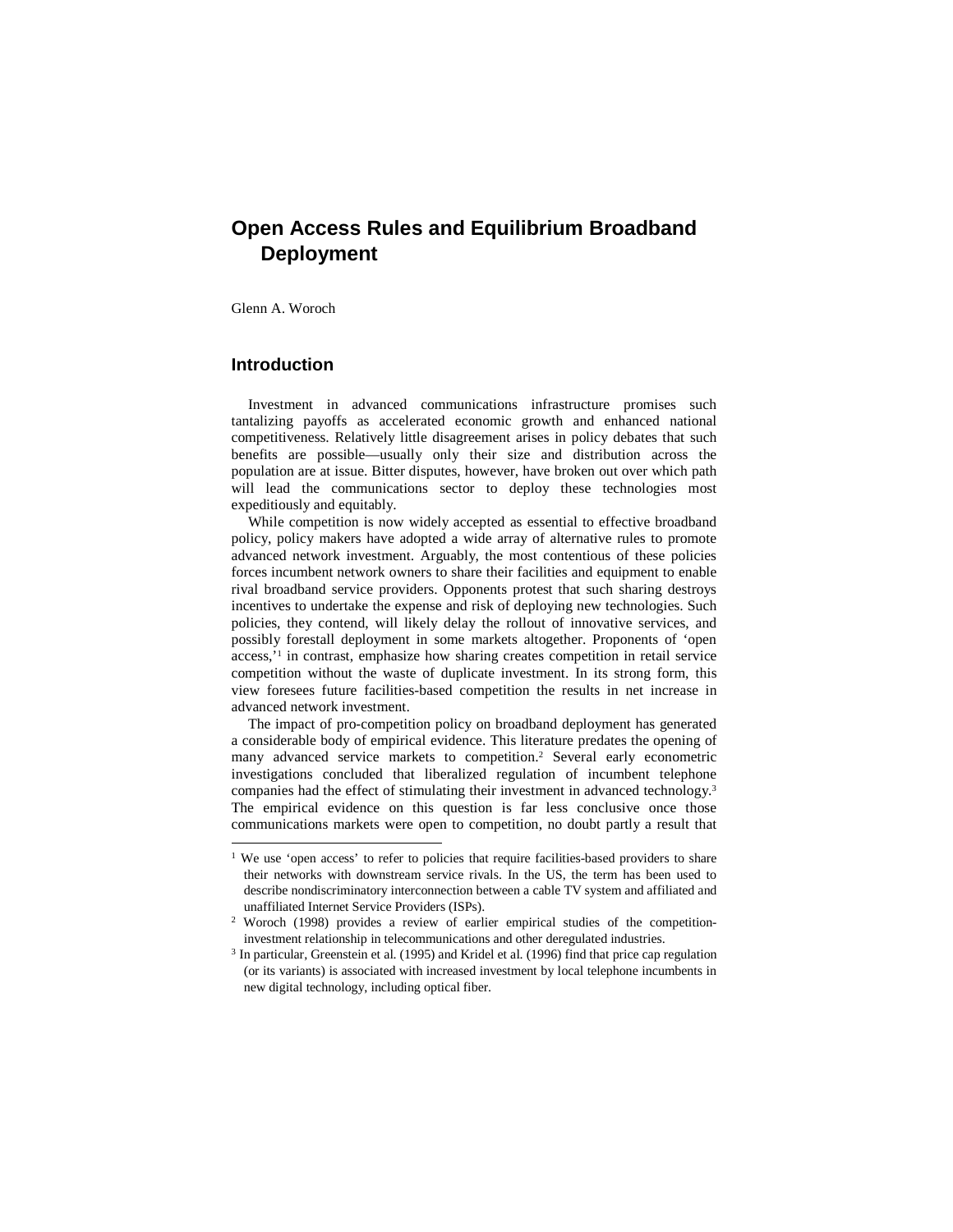the studies were conducted on behalf of interested parties. For instance, Willig et al. (2002) conclude that aggregate incumbent local exchange carrier (ILEC) investment is inversely related to unbundled network element prices. Haring et al. (2002) take issue with this conclusion. In comparison, Crandall et al. (2002) offer some impressionistic evidence that leads them to conclude unbundling reduces investment by ILECs. Gabel and Huang (2003) and Floyd and Gabel (2003) estimate simultaneous equations models of ILEC deployment of packet switching and of the presence of competitive local carriers as a function of regulatory treatment and market conditions. They find, contrary to the earlier analysis, that traditional rate of return regulation is associated with a greater propensity to deploy advanced technology.

A longer-run rationale for open access is the possibility that it will facilitate infrastructure competition by providing entrants a 'stepping stone' whereby they are able to market some kind of service while they are building their own network. By getting to market more quickly, entrants may be more potent competitors when infrastructure competition materializes. Examining an early period of competition, Woroch (2000) finds evidence that facilities-based entry triggers a virtuous cycle whereby incumbent carriers respond by deploying urban fiber rings as both compete for high-speed business access customers. Addressing a similar question, Crandall, et al. (2002) estimate a relatively high elasticity of substitution between leased and purchased local loops, and conclude that low lease rates significantly discourage facilities-based entry.

In the end, no consensus emerges from the empirical literature examining the impact of regulation-mandated competition and the extent of firm-specific and industry-wide investment. Based on superficial modeling, the empirical studies are incapable of capturing the complex relationship between the pro-competitive policy and incumbents' and entrants' investment incentives. Equilibrium investment behavior—especially when it involves innovation—does not obey a simple direct relation to standard measures of competition.<sup>4</sup> Furthermore, broadband policy can be highly idiosyncratic, generating unique, and unexpected, consequences for broadband investment.

The principal contribution of this paper is to provide a formal model that links open access policies with equilibrium deployment of advanced networks which, in turn, generate hypotheses to guide empirical tests and inform broadband policy initiatives. We model the timing of deployment of broadband services as a 'technology race' among competing network owners and service providers. In equilibrium, firms decide if and when to deploy broadband technology. Depending on identifiable demand and cost conditions, any contestant may 'win' this race. The model with two firms depicts the vigorous contests taking place in nearly all countries between incumbent local telephone companies and cable television operators that are deploying digital subscriber line (DSL) and cable modem (CM) technology, respectively.

Properties of the equilibrium technology race are then used to characterize the impact of various open access policies on the outcome of broadband race.

1

<sup>4</sup> See Boone (2000).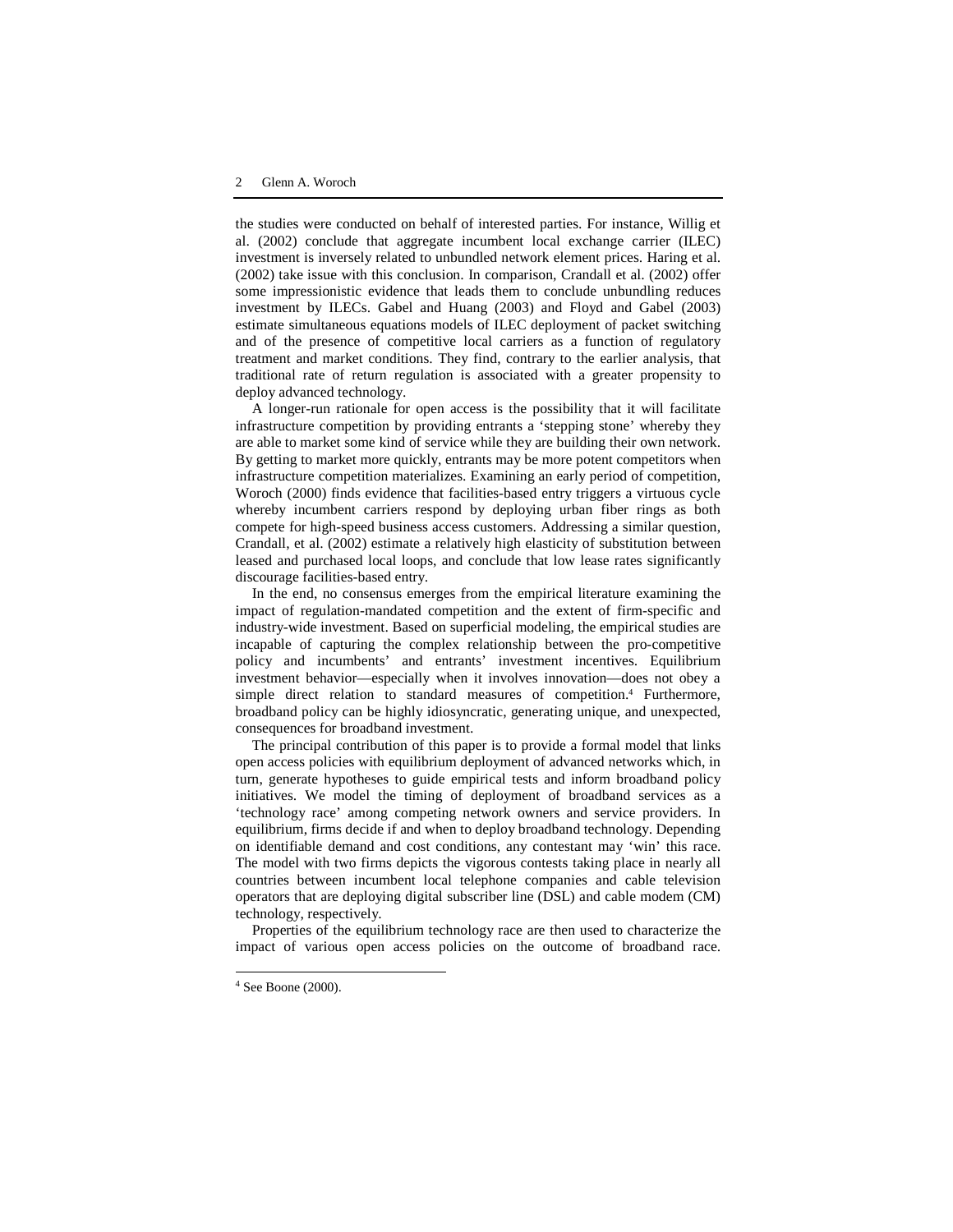Regulatory policy affects the outcome of this race by altering participants' investment incentives and, in turn, the pace of deployment and the winning technology. We begin by examining the indirect role of non-broadband regulation on broadband deployment incentives. Rate regulation of traditional services, e.g., voice telephony and broadcast video, will be irrelevant if it is uncoupled from the broadband deployment decision. Legacy regulation could nevertheless further constrain profits due to cost sharing rules and the like. In that case, non-broadband regulation will tend to delay broadband deployment by both carriers even if they are treated symmetrically.

Next we turn to a simple policy of sharing a monopoly incumbent's advanced network and sharing it with a single pure reseller of broadband services. In that case the outcome is unambiguous: a policy of open access delays deployment, and might even preclude it. On balance whether social welfare is reduced depends on the extent to which consumers benefit from lower broadband service prices.

Turning to a setting with two facilities-based contenders, we consider a policy that mandates the leader share its broadband network with its rival while that latter builds its own facilities. Again, both deployment dates are postponed relative to the outcome without sharing. This version of the open access is indicative to asymmetric treatment of local telephone companies and cable TV operators. Mandating that both incumbents must make their broadband facilities available to its rival may reverse this tendency and accelerate deployment. One last open access policy allows a follower to continue to lease the leader's network even after it has built its own network. Allowed to both lease and build broadband facilities, the follower's incentive to upgrade its own network is diminished, delaying the date of platform competition as well as delaying initial construction of broadband network. Similar impacts on deployment arise when regulators mandate pure resale, in which case resellers can lease broadband networks at regulated wholesale rates but with no opportunity to build their own facilities. When pure resellers are ruled out, and both carriers gain access to the other's broadband network, we find that initial deployment will be delayed even when profit regulation is applied symmetrically. In this case, however, it is possible that the order of deployment is reversed, in which case an inferior technology could be deployed before the superior one.

In the next section we describe some distinguishing features of broadband technology that we hope to capture by the technology race model, as well as several of the more prominent forms of broadband regulation. We then construct the technology race model of broadband deployment and briefly describe equilibrium and some comparative statics properties, relegating much of the derivation to an appendix. The subsequent sections are devoted to analyzing the variants of the open access rules. A final section concludes with remarks about a broader welfare issues of facility sharing policies.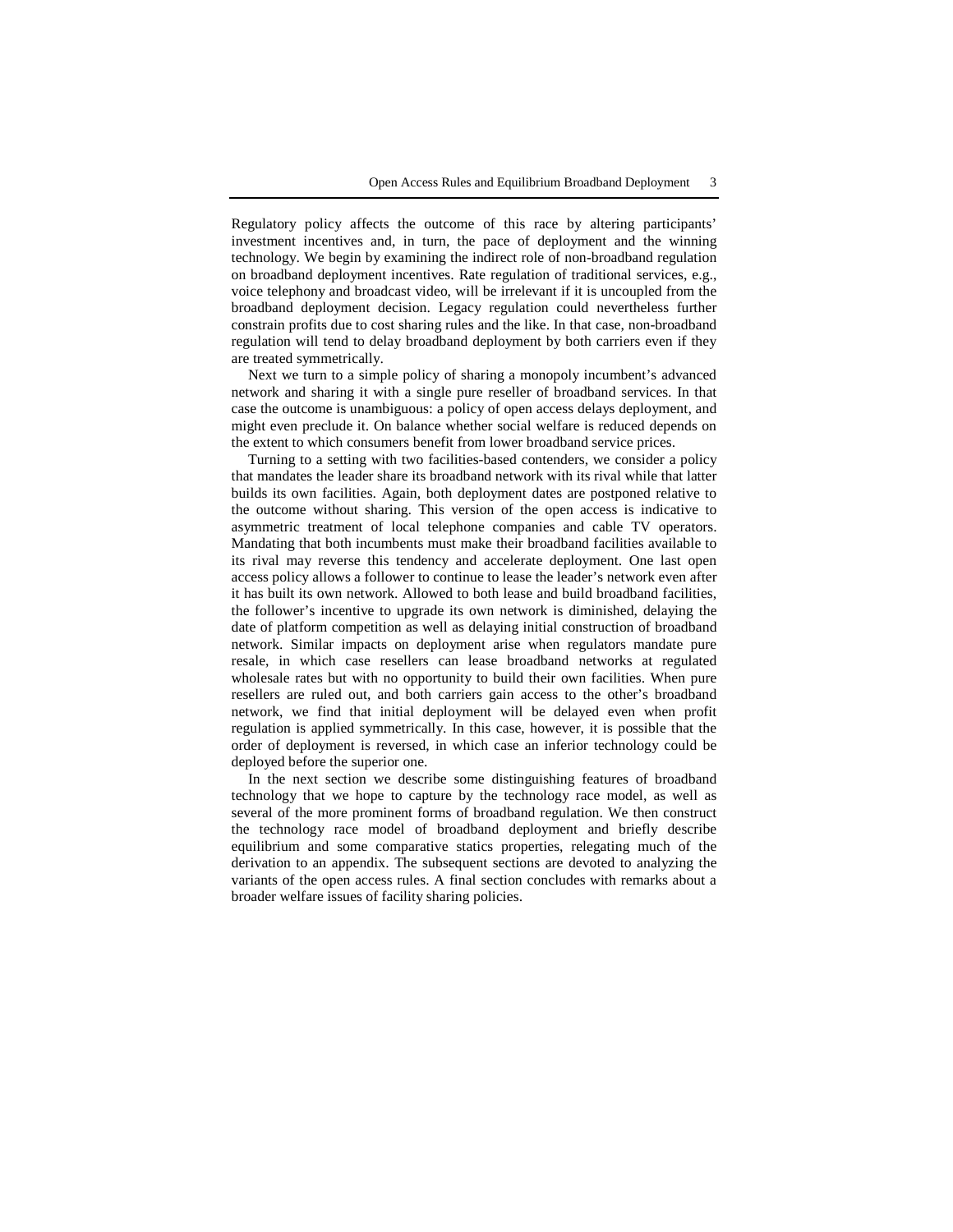1

# **Broadband Technology and Regulation**

Broadband service is defined chiefly by its bidirectional data transmission speed.<sup>5</sup> Whereas bit rates exceeding 200 kbps were once considered broadband service, much faster thresholds are required for that classification today. In reality transmission speeds vary continuously even for the same technology deployed within a single region. Minimum speeds to meet users' demands will increase further as content and applications become available that take full advantage of the greater bandwidth.

Many kinds of physical networks can deliver high-speed data. The two most common technologies are DSL over the public switched telephone network and cable modem over cable TV systems.<sup>6</sup> The duopoly race that is the focus of much of the analysis below is easily interpreted as competition between an incumbent local telephone company and a cable TV operator. Wireless networks—3G cellular, WiFi, and two-way satellite—represent a smaller, but rapidly growing share of the broadband access market. New wire-based networks are also being built in competition with embedded networks.<sup>7</sup> These broadband service providers sometimes undertake green field construction of fiber networks and at other times retrofit of existing cable TV systems.8

#### *Broadband Technology and Cost Characteristics*

Technologies for delivering broadband services continue to experience steady improvements, leading to increased speeds and falling costs. Progress of broadband technologies remain highly uncertain, however, as they depend on overcoming many technical challenges and on the shifting capabilities of embedded networks.

The investment needed to deploy broadband service is very lumpy. Although some expenditures vary with the scale of the broadband network,<sup>9</sup> the vast

<sup>5</sup> Other key attributes include an always-on connection and unrestricted access to the Internet. Transmission rates may be further qualified by the constancy of the bitrate and the asymmetry in upload and download speeds.<br><sup>6</sup> International Telecommunication Union (ITU, 2003) gives penetration of the leading

broadband tcchnologies among select developed countries. 7 The electricity grid represents an existing wireline network that potentially can carry

broadband services using Powerline transmission technology. 8 See GAO (2004) for six case studies of such broadband deployments in the U.S.

<sup>&</sup>lt;sup>9</sup> Deployment costs that vary with the size of customer base include customer premise equipment—modems, network cards and radio dishes—as well as network-side investments such as DSLAMs and cable head-end equipment. These costs will also fall over time along as, for example, options for customer self-installation are perfected. Customer acquisition costs tend to vary with customer base as well, but they may not fall as quickly under competition since we would expect an increase in customer churn. They will also differ across carriers as it is likely to be cheaper to migrate an existing non-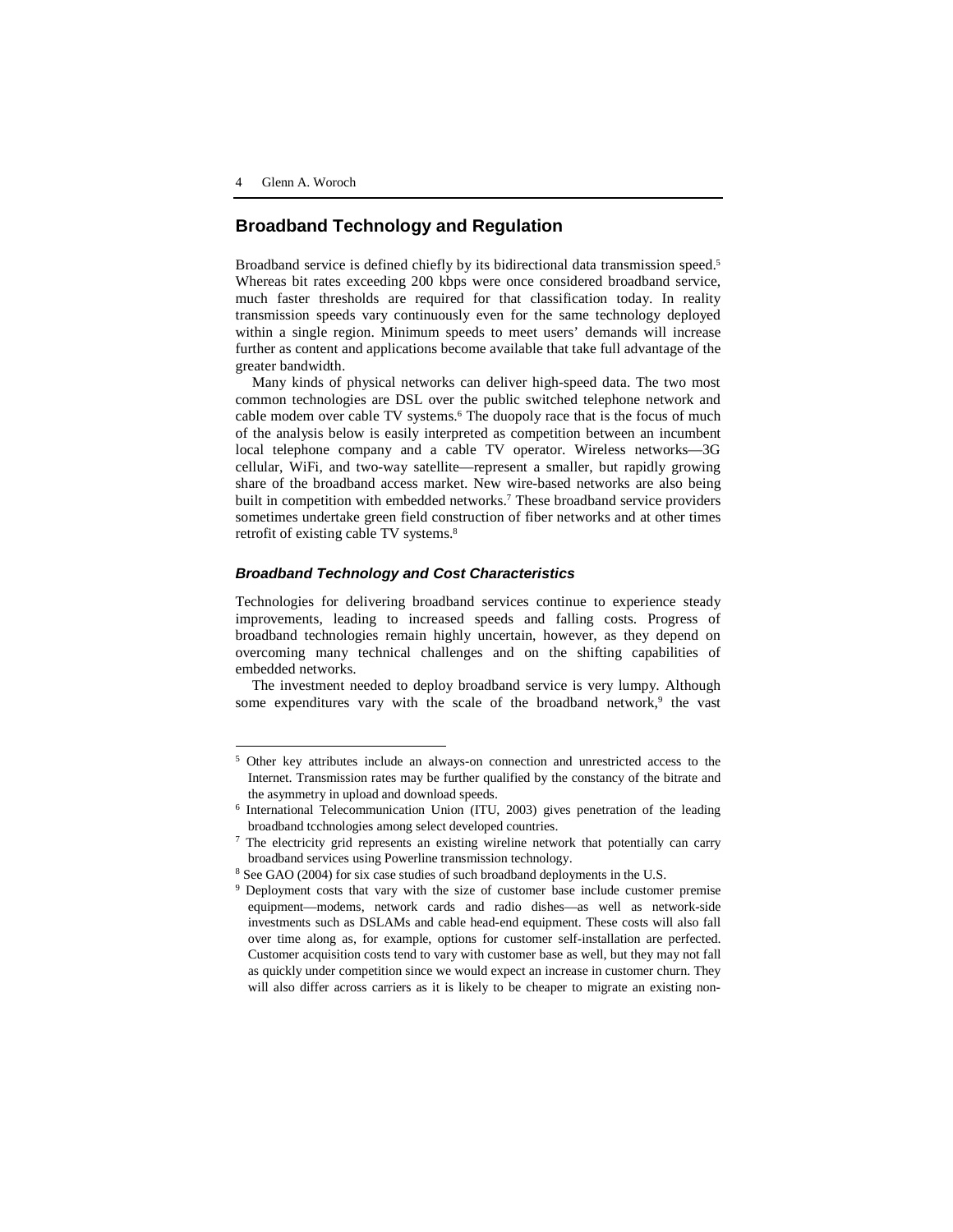majority of deployment costs are fixed and sunk. The incremental cost of adding broadband capability to an incumbent's network tends to be much less than that for green field construction.<sup>10</sup> Given any specific geographic market, deployment cost of incumbent carriers will also depend on the inherent characteristics of their respective broadband technologies as well as their network footprints. For instance, cable systems have a greater presence in residential neighborhoods and rural areas whereas the telephone network is relatively better represented in densely populated areas such as central business districts. DSL more often has an attenuation problem in residential areas, especially low-density suburbs and rural areas, where loop lengths are the longest. CM service requires an upgrade to hybrid fiber-coax network so as to enable two-way data transmission. Wireless broadband technologies typically necessitate smaller outlays for facilities and equipment than fixed networks though the cost of licensing radio spectrum can eliminate this advantage.

Our model of a broadband race captures the fixed, sunk nature of deployment costs, the steady decline in those costs, and their differences across contenders. Other aspects such as uncertainty over the cost of alternative technologies are suppressed in favor of simplicity. Depending on the scope of the geographic market, the model can accommodate cases where just one of the incumbent networks is viable, as well as the more interestingly case where both vie to serve the market.

#### *Policy Promoting Broadband Competition*

l

As broadband services only recently reached mass market appeal, a variety of regulatory treatments can be found. Governments have taken a variety of policy approaches, ranging from forbearance to direct regulation of rates and investments. Even within the US, the 50 State commissions and the FCC exhibit disparity in their treatment of broadband services.<sup>11</sup> Some regulators require broadband tariffs—in some cases placing those services under price caps. Generally, ILEC provision of DSL service is the most common target of regulation, with cable modem and wireless broadband access receiving light regulation. Notably, implementation of the Telecommunications Act of 1996 (TA96) required ILECs to open their networks and unbundled network service elements (UNEs) for lease to competitive local exchange carriers (CLECs). One such unbundled element is the high-frequency digital portion of local loops. Such

broadband customer to broadband service than to either attract a first-time user or poach extant broadband customers from rivals.<br><sup>10</sup> Alternatively, these embedded networks were optimized to provide services that differ in

several respects from broadband data access: local and long-distance networks are designed for voice telephony, and cable's hybrid fiber-coax network for broadcast of multi-channel video entertainment. In addition, green field deployment—such as the construction a next-generation optical fiber network—has much freedom to choose the serving territory, the network architecture and the transmission protocol without concern<br>for compatibility with the legacy network.

 $11$  See Lee (2001) for a summary of state commission treatment of broadband services.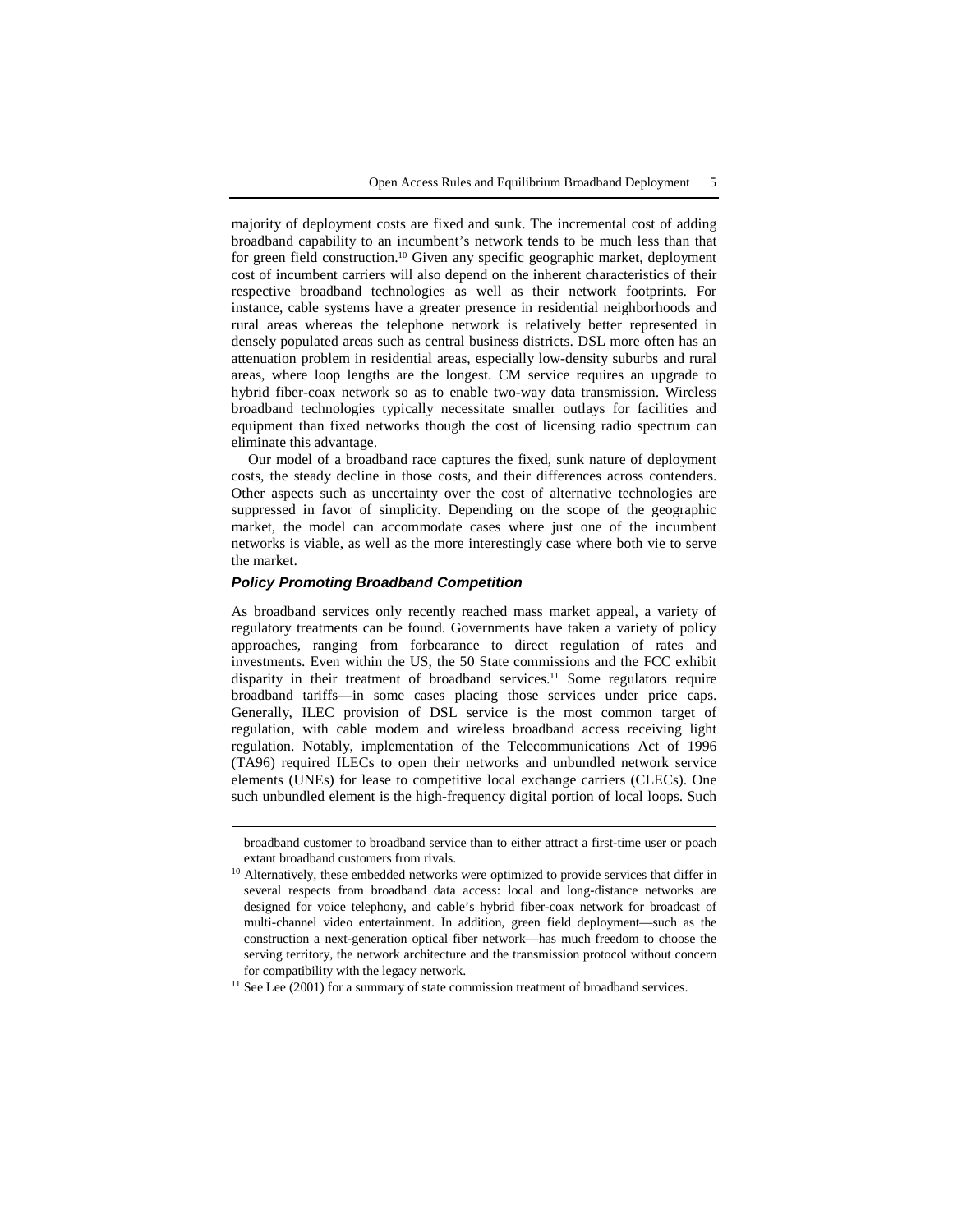<u>.</u>

'line splitting' enabled service-based providers to offer high-speed access along with other telephony and/or video services, possibly provided using other unbundled elements, and especially UNE platforms. The Telecom Act also identifies a potential exemption from the unbundling mandates for, among other services, high-speed Internet access. In the FCC's implementation of Section 706, they allow ILECs to avoid unbundling their high-speed facilities when they structurally separate their data affiliates from telephone operations, supplying competing carriers with parity service to their broadband affiliate.<sup>12</sup>

Typically, cable provision of high-speed Internet access is lightly regulated. Recently the FCC declared cable modem an 'information service', and hence beyond its regulatory reach, only to have the decision subsequently reversed by an appeals court. Whatever the outcome of federal treatment, local municipalities have considerable power to regulate CM service deriving from their authority to award operating franchises. The principal concern here is how franchise boards have placed new conditions on their franchisees, and in several highly visible decisions, have forced cable franchisees to provide nondiscriminatory access to all ISPs as well as their affiliated ISPs. Neither cable franchise authorities nor state and federal regulators have required operators to unbundle cable modem service and to offer high-speed data transmission to unaffiliated service providers. Nevertheless, as is shown below, regulation of cable video services can indirectly impact broadband deployment decisions.<sup>13</sup>

Opening of broadband facilities and unbundling high-speed services is the first of two essential elements of an open access policy. The other component is the pricing of the network services used by service-based providers. Pricing rules impact an incumbent's incentive to build a broadband network as well as the incentives of rival carriers to purchase its network services. These rates could be set unilaterally by the incumbent or privately negotiated between the carriers. We will assume that a regulatory authority sets wholesale rates although we will not model that process explicitly. The analysis will be guided by two popular wholesale pricing methodologies: the Efficient Component Pricing Rule (ECPR) and Long Run Incremental Cost (LRIC) pricing. The FCC devised a version of LRIC, called Total Element LRIC to price network elements and imposed this methodology on states that did not develop their own approach. Generally speaking, ECPR ensures the facility owner is compensated for profits on sales lost to downstream competitors, whereas LRIC pricing makes no such guarantee. Nevertheless, we will assume in our analysis that facility owners will not voluntarily unbundle their broadband networks and lease them to service-based rivals.

<sup>&</sup>lt;sup>12</sup> SBC has, for instance, chosen to place all its broadband data services in a separate subsidiary, Advanced Solutions, Inc. 13 While the 1996 Telecommunications Act eliminated (as of February 1999) federal

regulation of rates for cable TV services that had been enabled by the Cable Act of 1992, States and municipalities still retain some authority to regulate cable TV rates. Also, the FCC continues to impose 'must carry' obligations on cable operators whereby they retransmit qualifying local over-the-air programming.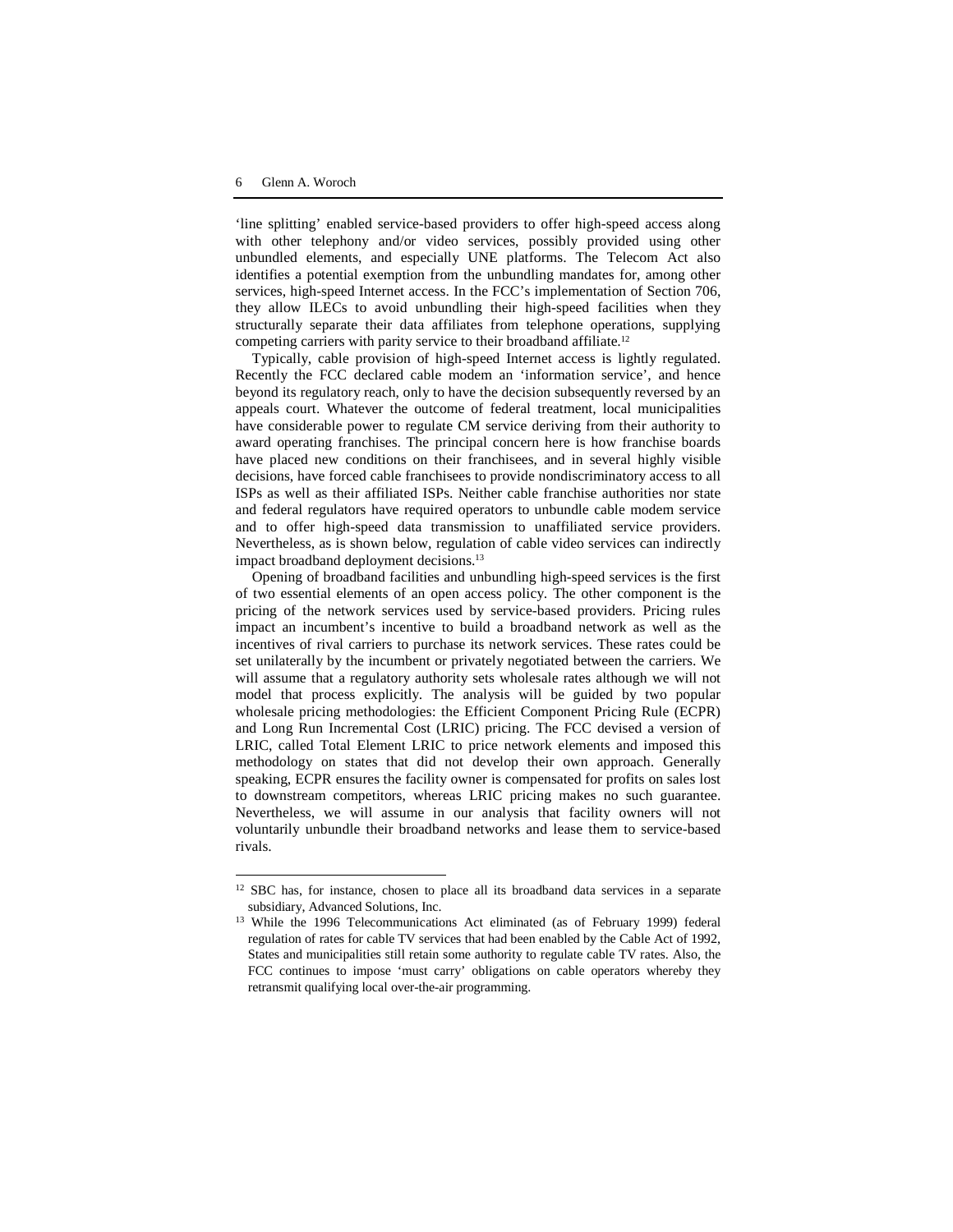Of course, in the short run, resale provides another means by which competing providers can exert discipline on incumbent carriers, at least in limited terms, based on price and service characteristics. Resellers, like all service-based providers, trade off the cost and risk associated with constructing a network against the wholesale rates they pay for using the incumbent's facilities, in addition to lack of control over network capabilities. The opportunity to provide broadband service without investing in facilities gives service-based providers a 'real option' that can be 'called' when realized demand or cost conditions are out of line with expectations.14 Pricing rules that ignore this option value will skew incentives to undertake such large, sunk outlays, causing incumbents to curtail or delay the investment, or in the extreme, to forgo the expenditure entirely.<sup>15</sup>

# **A Technology Race Model of Broadband Deployment**

Here we modify the standard model of a 'technology race' to capture essential features of broadband deployment decisions.16 The model is sufficiently flexible to accommodate key features of regulatory policies aimed at promoting broadband investment. Each firm has the strategic timing problem of deciding if and when to deploy a broadband network. If they should do so, they incur a one-time,<sup>17</sup> fixed cost<sup>18</sup> that varies by firm and the date of deployment:  $c_i(t)$  is the nominal cost of broadband deployment for Firm *i* at date *t*. Due to continuous improvement in microelectronics, optics, radio technology, software and other enabling technology, (nominal) deployment cost falls over time at a decreasing rate:

1

<sup>&</sup>lt;sup>14</sup> Hausman (2000) and Pindyck (2004) show how unbundling creates a real option that derives from the sunkness of investment and the uncertainty of future costs. They go on to demonstrate how TELRIC pricing under compensates an incumbent for its investment relative to competitive returns. This modeling approach does not draw conclusions about the equilibrium timing of deployment decisions.<br><sup>15</sup> A related concern is that, compelled to open its facility, an owner will degrade access

service to a competitor, or find another means to disadvantage rivals relative to its service. Open access rules seek to address such concerns via nondiscrimination provisions. 16 See Katz and Shapiro (1987) and Fudenberg and Tirole (1985) for general formulations

of a technology race between contestants. Here some of Fudenberg and Tirole's notations are adopted. For an application of the technology race model to a context similar to this one, see Riordan's (1992) model of video competition between telephone companies and

cable operators and its regulation. 17 In reality, construction of any network is a gradual process during which firms will incur adjustment costs. In that case, firms also must tradeoff the high cost of faster deployment costs more in present value (or sacrifice quality of the network) compared to that for

slower deployment. 18 Faulhaber and Hogendorn (2000) model staged broadband competition in which carriers decide how much capacity to build, as well as, the extent of territory served.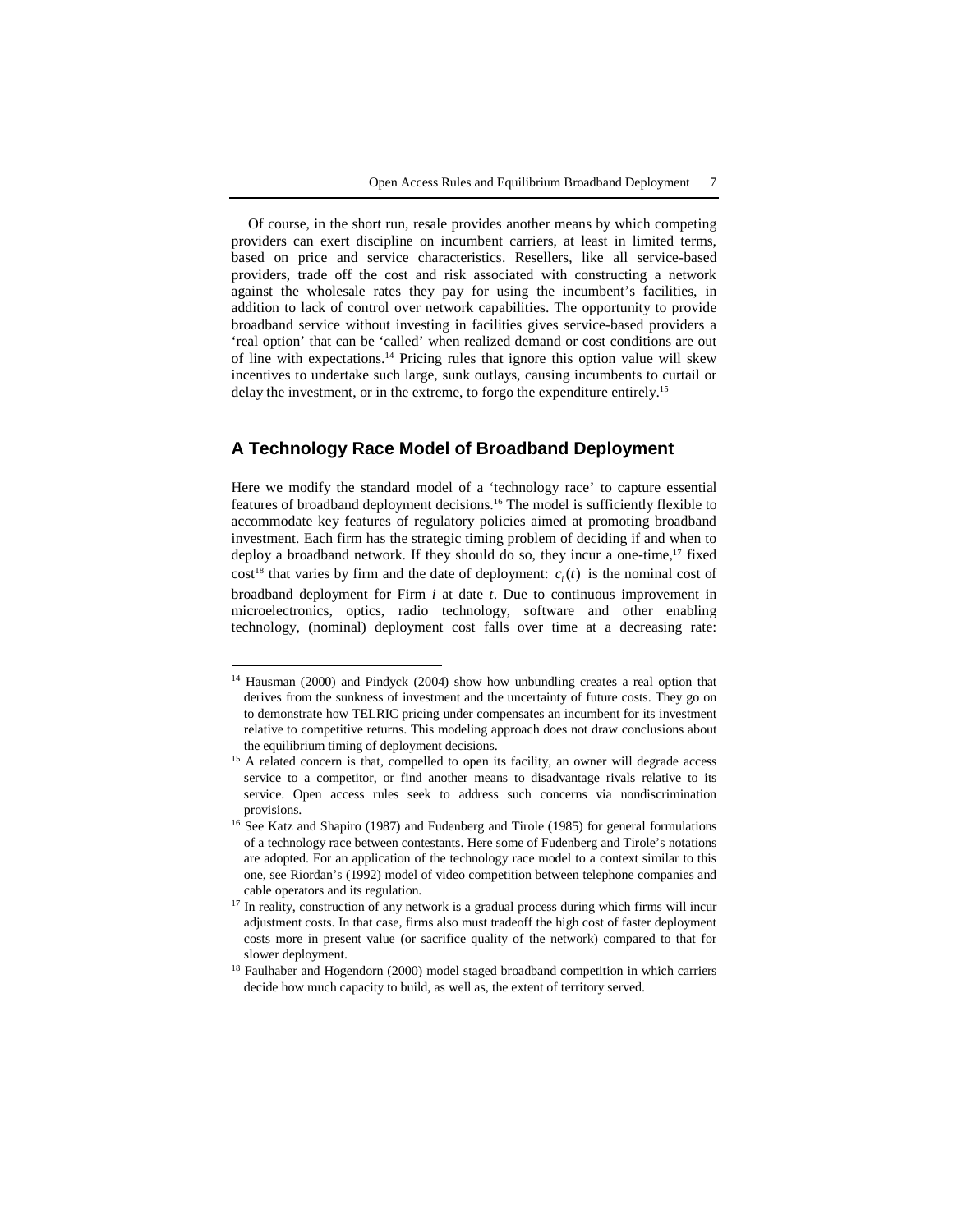1

 $c'_{i}(t) < 0$  and  $c''_{i}(t) > 0$ . Deployment costs asymptotically approach a lower bound:

 $C_i > 0$ . The bounds are low enough to allow at least one firm to find broadband deployment profitable. Costs are allowed to vary across firms reflecting differences in their embedded networks and the technology to upgrade to broadband. This variation is an important source of determining the equilibrium order of deployment. Finally, assume that deployment costs  $c<sub>i</sub>(0)$ , are so high that no firm finds deployment profitable, even if it were the sole broadband service provider. Further, deployment costs are assumed to not depend on any firms' past occurrences of broadband investment—ruling out, among other phenomenon, the possibility of 'learning by building.'

Falling deployment costs pose broadband contenders with a tradeoff between lower costs from waiting against the risk of being preempted by a rival. Each firm's profit in a given period depends on the industry profile at the moment in terms of broadband supply. When more than one firm offers broadband service in a market, they share in the broadband revenue according to the intensity of retail competition.19 The dependence of firms' operating profit on past deployment history is indicated by  $\pi_i^h(t)$ , where *h* captures the history of past deployment by all firms in the market. It is important to note that this expression includes operating profits from non-broadband operations. For instance, it would include traditional switched voice revenues for a local telephone company and video revenues for a cable TV operator. When there are two facilities-based firms, as in the case of a telephone and a cable company, let  $h = n$  to indicate that neither one has deployed,  $h = 1$  (2) that just Firm 1 (2) has deployed, and finally  $h = d$  that there are dual networks deployed.

Generally, the  $\pi_i^h(t)$  s are increasing over time, reflecting a steady increase in service demand—typically driven by growth in the number and quality of broadband applications and content (e.g., multimedia games, video conferencing and VoIP services), and also word-of-mouth communication and network effects stemming from user file sharing (e.g., digital photographs and videos). As written, dual-deployment profits  $\pi_i^d$  are invariant to the order in which firms choose to deploy, in which case no permanent advantages derive from being a leader or a follower. Since, furthermore, profits do not depend on the timing of the deployments, first-mover advantage gained through customer lock-in or brand equity is ruled out. The provision of broadband service adds to operating profit of the carrier who deploys the necessary facilities:  $\pi_i^i(t) > \pi_i^i(t)$  and  $\pi_i^d(t) > \pi_i^j(t)$ . It is reasonable to assume that the baseline profits prior to deployment,  $\pi_i^n(t)$ , grows rather slowly since those revenues derive from mature service markets. In comparison, post-deployment profit,  $\pi_i^i(t)$ , should track the growth rate in aggregate demand for broadband services. A firm's operating profit is likely to fall when its rival deploys broadband technology even if it has not entered that market

 $19$  In this way, the model differs from patent race models in which the winner takes all.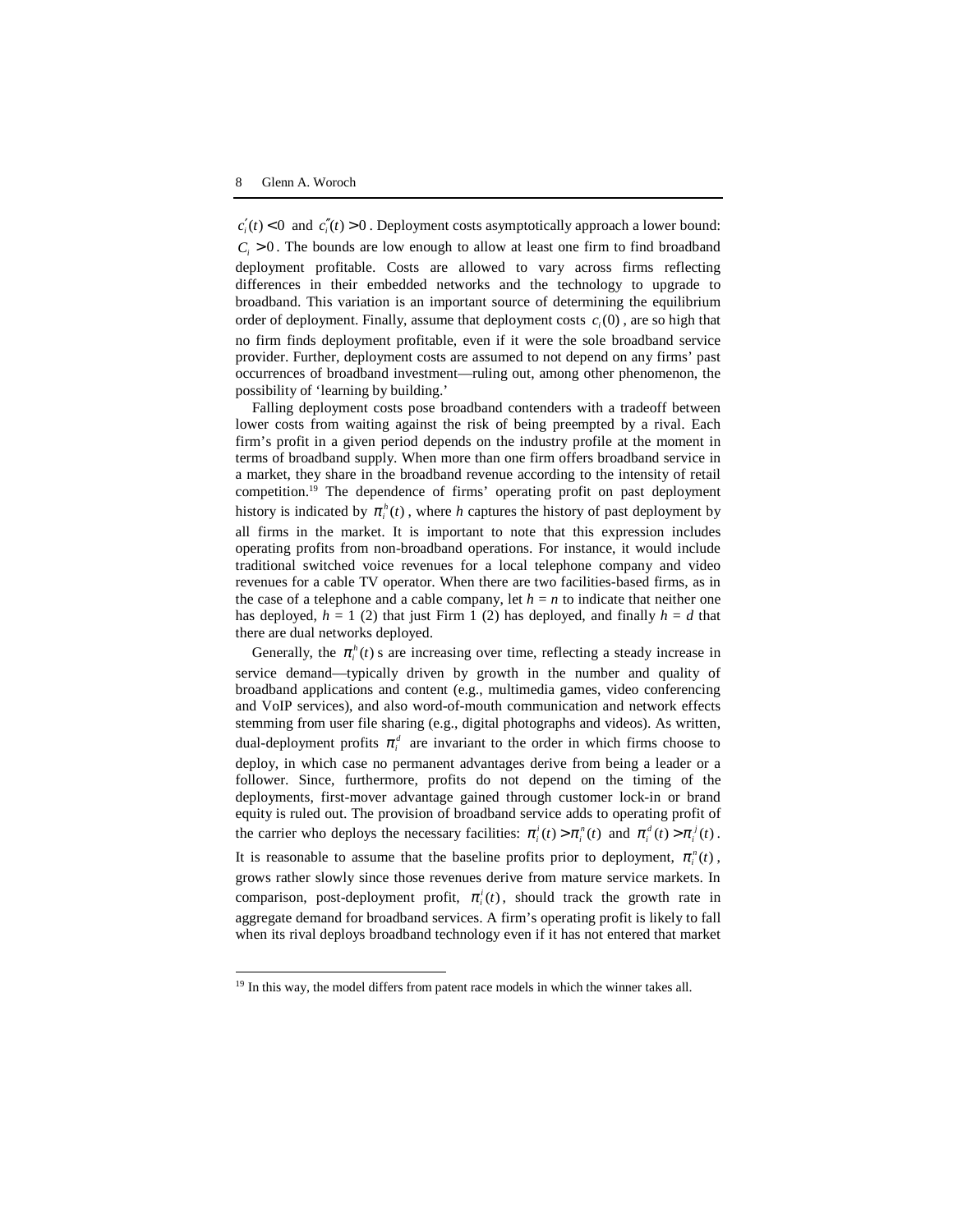yet:  $\pi_i^j(t) < \pi_i^n(t)$  and  $\pi_i^d(t) < \pi_i^i(t)$ . Through marketing and bundling of narrowband and broadband services, a laggard suffers loss of customers to its broadband rival:  $\pi_i^n(t) > \pi_i^j(t)$ .

#### *Duopoly Broadband Race Equilibrium*

Contestants choose a timing strategy or rule specifying the build date given history to that time. With knowledge of deployment times, firms can compute their discounted profit. If there is no competitive threat, a firm chooses the best time to lead, denoted:  $t_i^l$ . This occurs when the incremental operating profit from deployment equals a measure of the dynamic marginal cost of deployment:

$$
L_i(t) = \pi_i^i(t) - \pi_i^n(t) = rc_i(t) - c_i'(t).
$$
 (13.1)

Refer to  $L<sub>i</sub>(t)$  as the leader's incentive. It measures the increment in operating profits when the firm is the only one to deploy broadband services. The best time to follow,  $t_i^f$ , conditional on the other firm having deployed, obeys a similar rule:

$$
F_i(t) = \pi_i^d(t) - \pi_i^j(t) = rc_i(t) - c_i'(t).
$$
\n(13.2)

Here  $F_i(t)$  is the follower's incentive. The best time to follow is independent of the date of first deployment, signifying there are no spillovers from the leader to the follower.

The leader and follower dates do not determine the equilibrium dates because, while a firm might choose to deploy earlier whether it is a leader or follower, its rival may prefer not to assume the remaining position in the order of deployment. To sort this out, define a carrier's preemption time,  $t_i^0$ , as the time when Firm *i* is indifferent between leading at that date and, instead, allowing its rival to lead at that same date. With this notation it is stated that the main result on equilibrium in this two-player timing game, renumbering the firms if necessary: If  $t_1^0 < t_2^0$  and  $t_1^l < t_2^l$ , then, at a sub-game perfect Nash equilibrium, Firm 1 deploys first at the earlier of the dates,  $t_2^0$  and  $t_1^j$ , while Firm 2 deploys second at time  $t_2^f$ . In words, when Firm 1 is the more eager to deploy, it will deploy first in equilibrium, but not necessarily at the time that yields it maximal profits. Instead, it deploys an instant before its rival finds it preferable to be the leader rather than being relegated to the role of the follower. To wait beyond the rival's preemption date, the firm risks having the lead stolen. The assumption that contestants react quickly to deployment decisions is crucial to arriving at this equilibrium as Fudenberg and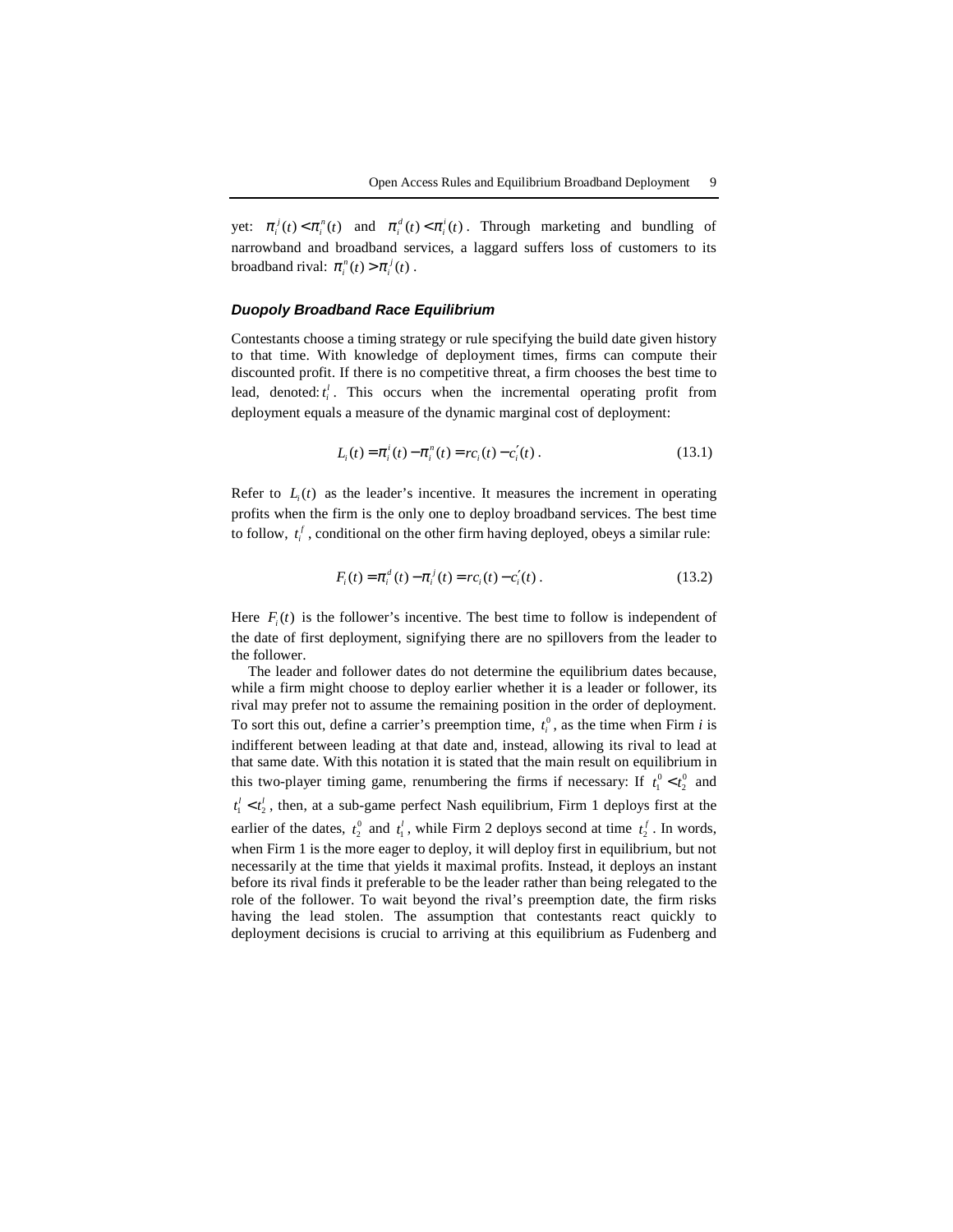Tirole (1987) emphasize.<sup>20</sup> Within a single market, the winner may take all in this race. Once a carrier has deployed a broadband network, a complete overbuild is not profitable as the providers enter into a price war. Households are unlikely to subscribe to more than one broadband Internet access service. Alternatively, dual subscription may not be rare among business customers. Furthermore, depending on the technology, the costs may not be great to build a network that merely 'passes' subscribers in an area, without incurring the additional investment necessary to connect users. Finally, differentiation in the broadband services is inevitable given the differences in technology.

#### *Comparative-static Analysis*

1

Clearly, both market demand and firm cost conditions affect deployment timing. Open access policy alters these conditions and, hence, the equilibrium timing of broadband deployment. To conduct these exercises, label, without loss of generality, Firm 1 as the leader when no open access is imposed, and Firm 2 the follower. Let the baseline market condition be such that both firms eventually deploy a broadband network in absence of open access. Then formally the effect of an open access rule expressed as a perturbation in the profit path of both firms during the monopoly period (when just one firm has built a network and offers broadband service) and the dual deployment period (when both firms have built networks):  $\pi_i^h(t) + \varepsilon \delta(t)$  where  $\varepsilon > 0$  and  $\delta(t) > 0$  for *t* in the relevant range and  $h = i$  and *d*. Next, examine the local impact of open access rules when  $\varepsilon$  is arbitrarily small.

Simple comparative static exercises provide the impact of open access rules. Of particular interest is how the deployment pattern is affected by the levels of operating profits. In the Appendix some comparative static results are calculated. Those results are summarized below in Table 13.1. Effects of changes in deployment costs are somewhat less useful. By specifying a functional form for the deployment costs, comparative static effects are derived. The table entries are reasonably intuitive. For instance, lower construction costs—both in terms of absolute level and also the dynamic marginal cost—accelerate deployment dates.

|  | $\pi$ <sup>n</sup> | $\pi$ <sup>a</sup> | $\pi$ <sup>'</sup> , $\pi$ <sup>'</sup> <sub>i</sub> | $\pi$ <sup>n</sup> | $\frac{1}{2}$ |  |
|--|--------------------|--------------------|------------------------------------------------------|--------------------|---------------|--|
|  |                    |                    |                                                      |                    |               |  |
|  |                    | $0 +$              |                                                      |                    |               |  |

**Table 13.1.** Comparative-Static Analysis of Broadband Race Operating Profits

20 Allowing firms to be imperfectly informed as to rivals' progress on its construction program, or informed with a lag, is more realistic, but greatly complicates the strategic interaction of the timing game.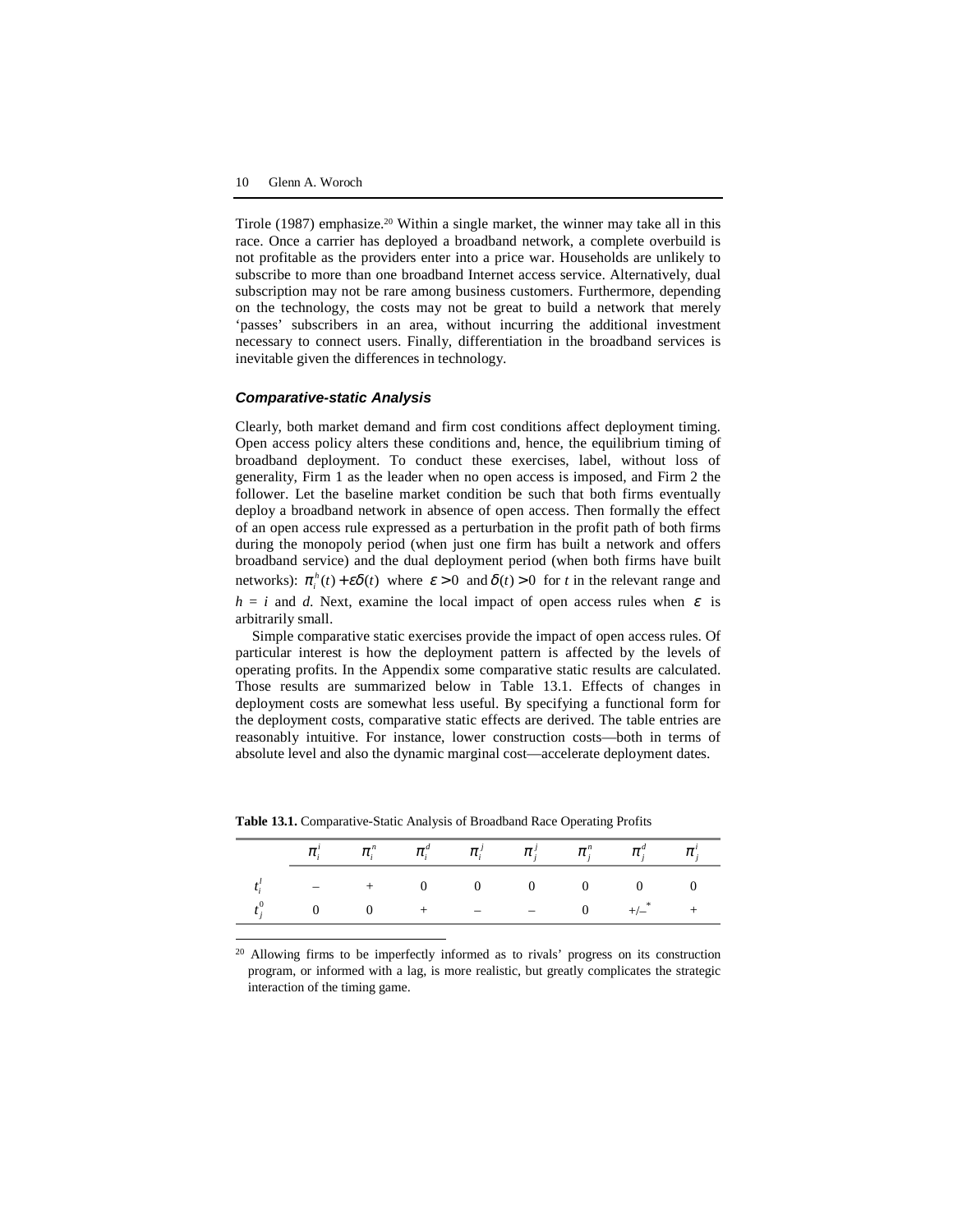

Note.  $*$  - according to whether  $t_i^f \lt / \gt t_j^f$ .

1

#### *Regulation of Non-broadband Service*

Next, consider the impact that non-broadband regulatory policy can have on the equilibrium of the broadband race. Somewhat surprisingly, the analysis finds that incentives to make broadband investments are affected by the regulatory treatment of other services provided by the incumbent carriers. For instance, regulations governing cable operator's video sales and a telephone company's rates for voice services affect the equilibrium deployment of broadband services indirectly. To begin, assume that regulation has the effect of reducing the operating profits of the two incumbents by a fixed amount and that this amount is constant over time and independent of deployment history. So, for instance, Firm 1's operating profits are reduced by a constant amount  $\Delta_1$  regardless of which, if any, firms have deployed a broadband network; and similarly  $\Delta$ , for Firm 2 where the profit impact of regulation may differ by carrier. Clearly, this regulation has no effect on the timing of deployment, whether or not the lead firm, Firm 1, engages in preemption.

First, the timing of the first deployment is determined by the incentive to lead:  $L_i(t) = \pi_1^1(t) - \pi_1^n(t)$ . If profit is reduced by  $\Delta_i$  under either scenario, i.e., Firm 1 leads or neither firm deploys, then there is no change in the time of first deployment,  $t_1^l$ . Second, a similar result holds when preemption occurs. To see this, note that preemption time  $t_2^0$  depends on the operating profits  $\pi_2^2$ ,  $\pi_2^1$  and  $\pi_2^d$ . Totally differentiating the preemption date when these profits are reduced by an amount of time, cancel each other out, resulting in no change in any deployment date.<sup>21</sup>

Regulators are not likely to intervene in these markets in such a symmetric way, however. If broadband capabilities invite any regulatory intervention, overall firm profits will be more constrained after deployment than before. Broadband services are provided using at least some of the network assets built to provide narrowband services. Any regulation that allocates some portion of the cost of these facilities to broadband, in addition to investments that are directly attributable to broadband services, will make narrowband services appear more profitable. In that case, the constraint on profits will tighten after a firm has deployed broadband services.

<sup>&</sup>lt;sup>21</sup> Of course, profit regulation could be made conditional on the level of competition in the industry so as to either accelerate or impede deployment. The interest here is in policy that appears neutral toward broadband investment decisions.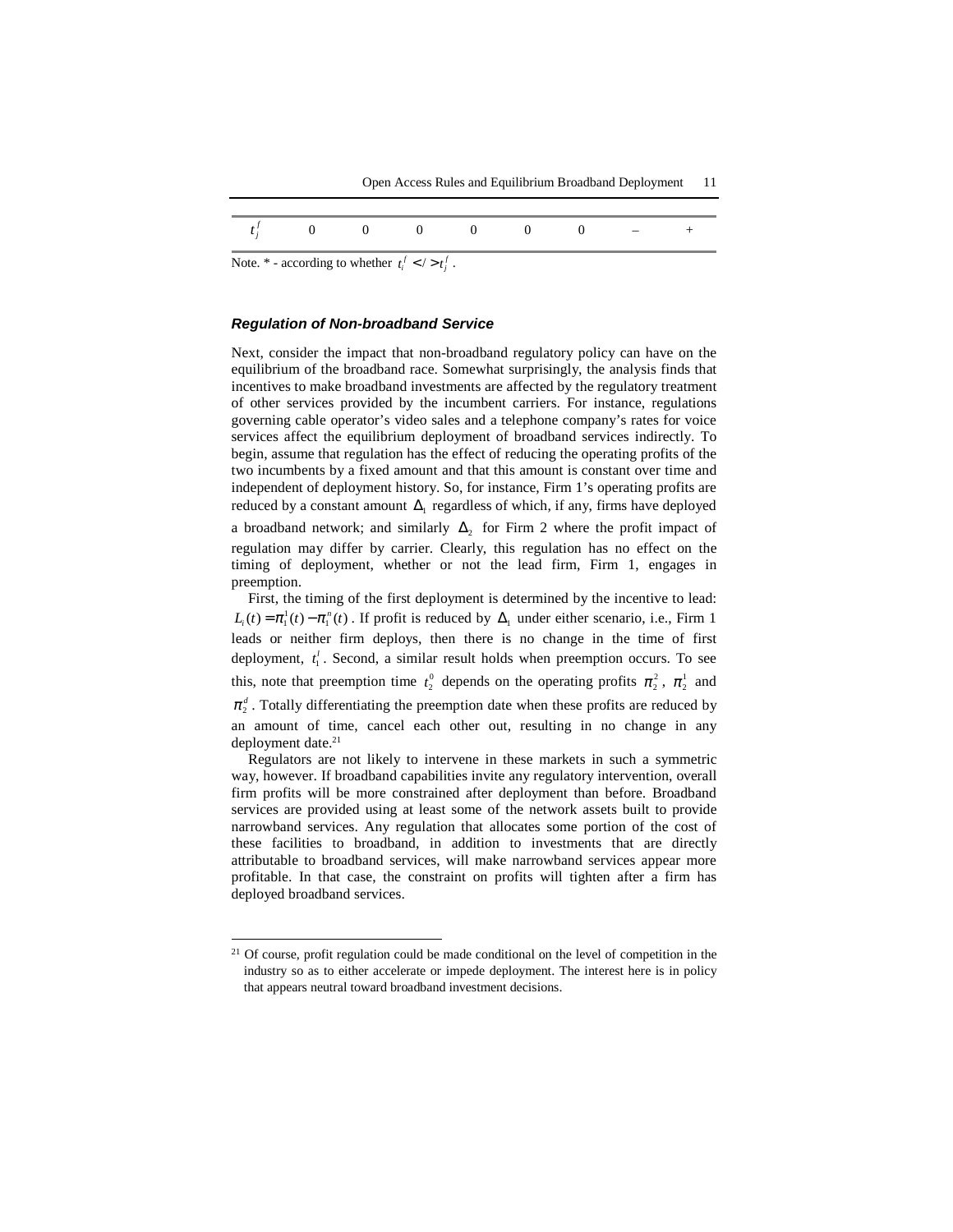To be precise, suppose regulation reduces profits by  $\Delta'$  before a firm's broadband deployment and by  $\Delta''$  afterwards, where  $\Delta'' > \Delta'$ . Even when the two providers are treated symmetrically, so that their profits are reduced by the same amounts, this regulatory rule results in delay of deployment. It is easy to show that both  $t_1^l$  and  $t_2^0$  increase, so that first deployment is delayed regardless of whether the leader engages in preemption. Even though broadband services are not directly regulated, by penalizing broadband deployment through the cost allocation rule applied to narrowband services, both firms are less eager to make the necessary investment. Direct regulation of retail and wholesale broadband services are not the only means to affect their deployment. Regulation of a service that was related to broadband services through an artificial cost allocation rule is also examined. Alternatively, regulation to a non-broadband service that is complementary in demand to broadband Internet access (or a close substitute such as ISDN) could have been applied to arrive at the same conclusion. This exercise suggests that, given existing regulatory institutions, non-regulation of broadband service may be a policy maker's chimera.22

# **Open Access Rules and the Equilibrium Broadband Race**

Open access rules vary across several dimensions. Which facilities-based broadband providers must grant access, the first firm to build a broadband network, or any firm that eventually builds such a network? Who is assigned rights to access existing broadband facilities, other facilities-based carriers who have built (or potentially could build) a broadband network, or service-based providers who resell broadband services? When must access be granted? Open access could be required immediately upon completion of the broadband facilities, or there could be a delay. Additionally, mandates to share facilities could expire once infrastructure competition is realized. Finally, on what terms must facilities owners supply wholesale broadband services? A wide range of pricing methodologies lie between the ECPR and LRIC principles.

In this section alternative open access rules are specified and their impact on the broadband race is assessed. Comparing the outcome of the race with and without an open access rule reveals its impact on deployment pattern relative to the outcome without sharing. It is important to remember that this benchmark case is not necessarily welfare optimal. Since firms find themselves in a winner-takemost contest, preemptive tendencies may cause investment to occur too soon relative to the welfare optimum.23

1

<sup>22</sup> See, for example, Oxman (1999).

<sup>&</sup>lt;sup>23</sup> At bottom, the firms have no means to express the value they attach to deploying at specific times, except to actually make the expenditure. Suppose, for instance, the first firm derives its highest profit by deploying in year 1 which is much lower than the highest profit the second firm can generate, and which is realized only when that firm deploys in year 2. In absence of an auction of the right to deploy at the preferred time, the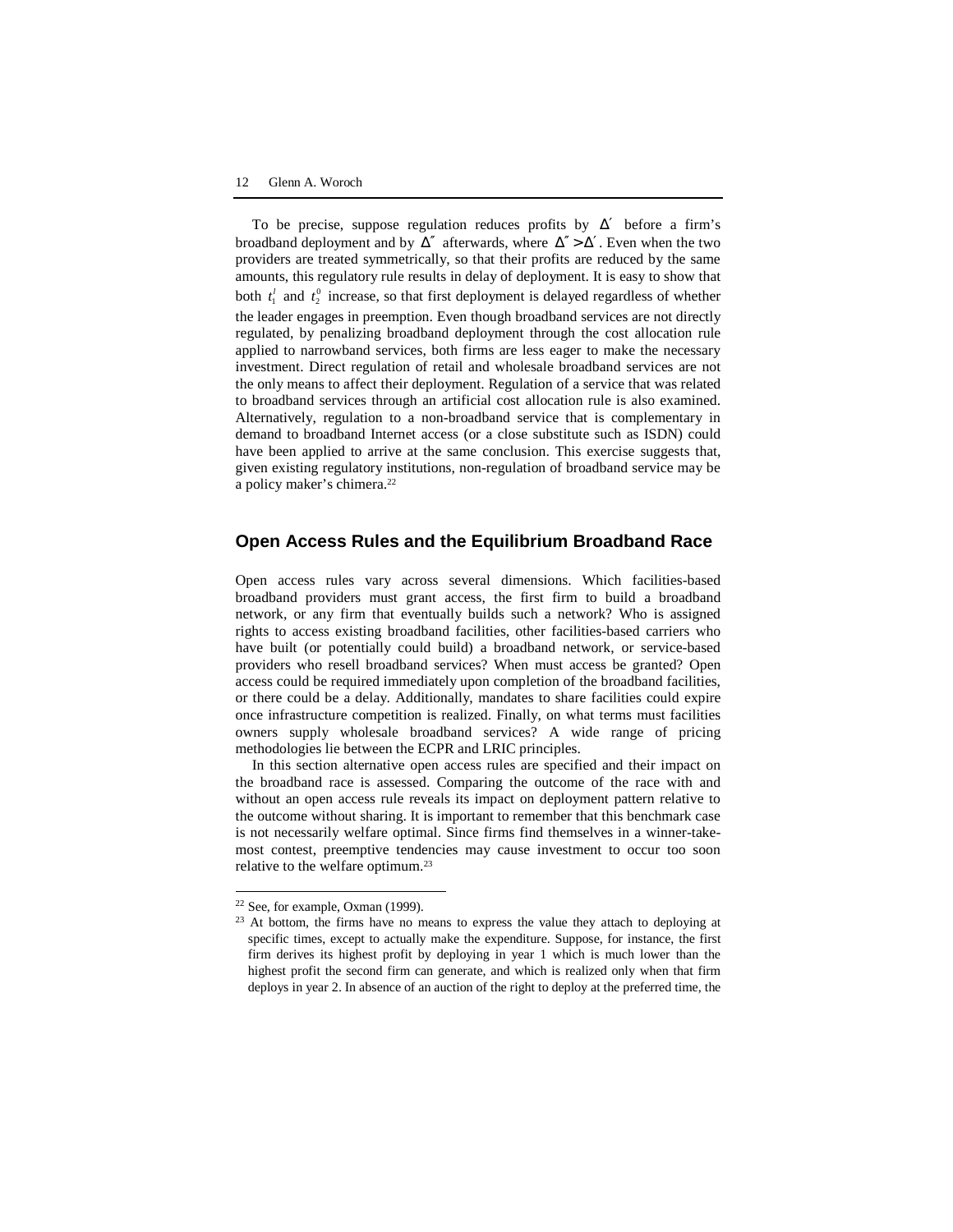#### *Resale of Monopoly Broadband Service*

l

Our analysis begins by considering the case of a single infrastructure owner who is forced to share its network with a single service-based rival immediately upon completing the broadband upgrade. This situation arises in markets where the local telephone company does not encounter a cable TV system or a wireless network capable of upgrading to broadband service. In absence of an open access obligation, the incumbent network (Firm 1) deploys broadband services at its stand-alone profit-maximizing date  $t_1^l$ . Then suppose that it must lease the use of its network to a service-based firm who can then offer undifferentiated broadband services.<sup>24</sup> Provided lease rates do not preserve monopoly levels of incumbent profits, and assuming that the reseller enters at its first opportunity, deployment will reduce incumbent profits. Then, by inspection of Eq. 13.1, the decline in operating profits results in a delay in deployment date  $t_1^l$ .

It is entirely possible that the reduction in incumbent operating profits caused by open access will be so large that the incumbent will decline to upgrade to broadband altogether. This is likely to occur in markets that are marginally profitable on a long run basis to begin with, such as rural areas. Open access in this situation only decreases the likelihood these customers will be served by advanced services. It is important to note that we assume away any additional cost incurred as a result the opening by the facilities-based carrier. In fact, the cost of deploying an operations support services to enable resale can be substantial and would further reduce incumbent incentives to deploy.

This conclusion reverses the otherwise robust result of Gilbert and Newbery (1982). In that paper, they find that an incumbent will adopt the innovation before an entrant and earlier than it would have but for the threat of entry. Their result derives from the fact that competition necessarily dissipates profits; the prospect of forgoing its monopoly rents spurs the incumbent to adopt earlier. In the current setting there is a competitor, but because it resells the incumbent's service, it cannot pre-empt the incumbent. The incumbent has complete control over if and when it faces retail competition—even if it does not control resale rates—because competition is possible if and only if the incumbent deploys a broadband network. The delay caused by open access would not be eliminated, but it may be reduced,

first firm may preempt the second firm if the first firm would earn much lower profit if it were to wait until year 2. This would be inefficient if total welfare was roughly proportional to firm profits. 24 Were the reseller to differentiate its broadband service some how, overall industry profits

could increase with competition, and the incumbent could take a share of the incremental profits via higher lease rates. In fact the opportunity for product differentiation is minimal under pure resale, in which case retail competition necessarily reduces industry profit below the monopoly level.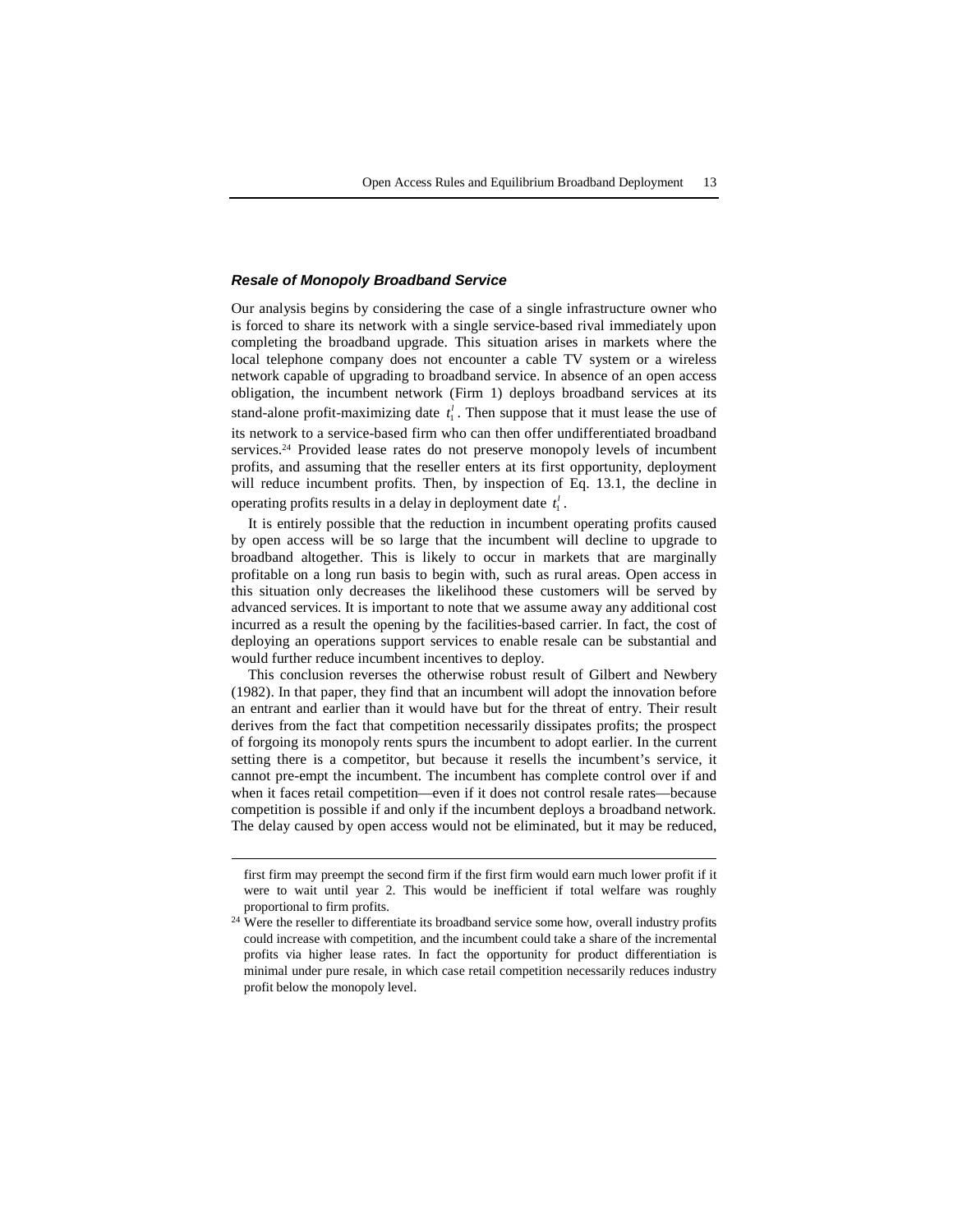were the incumbent to enjoy a monopoly over broadband services for some period of time before resale was required. The interim monopoly profits would then reward it for earlier deployment. Indeed, as the grace period is extended indefinitely, the timing of deployment would converge to the monopoly case. The rationale for such an approach is exactly the same as the patent system which gives the patent holder a monopoly over the use or licensing of the technology.

#### *Interim Facility Sharing*

<u>.</u>

Consider now an open access rule that allows a follower to use the leader's broadband facility until that time when it builds its own facilities.25 No pure reseller is allowed to enter to use the available broadband facility; only a 'committed entrant' that already owns a network and has the potential to upgrade to broadband has that right—though it may choose never to do so.26 The interim period during which access to the facility is required ends when broadband platform competition is realized with a second deployment. This scenario, translated into technology race framework, raises profitability of the latecomer during the monopoly period:  $\Delta \pi_i^j > 0$ . Notice that the profits of the leader increase for both firms—even while Firm 1 is assumed never to follow. This outof-equilibrium strategy will nevertheless alter deployment incentives. Next, consider the case when profits of the leader are unaffected by open access:  $\Delta \pi_1^1 = \Delta \pi_2^2 = 0$ . The interpretation of this additional assumption is that the facilities-based provider remains 'whole' as if prices are set according to ECPR, either by a regulator or the self-interested firm. Besides these changes, profits after second deployment are assumed to be unchanged since the follower can no longer lease first-mover's facilities:  $\Delta \pi_1^d = \Delta \pi_2^d = 0$ . In this case the impact of open access is quite simple to derive and intuitive to explain. Firm 2's preemption date, the timing of the first deployment, is delayed as a result of the increase in profits derived from resale:  $\Delta t_2^0 > 0$ . Furthermore, the date at which Firm 2 follows is also delayed:  $\Delta t_2^f > 0$ . Thus, the option to lease the leader's network slows down

<sup>&</sup>lt;sup>25</sup> Derivations supporting the comparative dynamic claims appear in the Appendix.<br><sup>26</sup> Note that it may be less costly for one of the firms to lease the other's network, and this

should be reflected by some differential cost of service-based broadband provision. An example would be the fact that the telephone network in most cases is designed around industry technical standards that do not vary from one region to another. Cable TV systems, in contrast, adhere to a variety of technical specifications which would make it more costly for a service-based competitor to make use of a rival's network. This situation is changing, e.g., Cable Laboratories has defined and promoted its DOCSIS (Data Over Cable Service Interface Specification) standard. Standardization could make it more attractive to lease access from a cable operator were they compelled to unbundle their network services.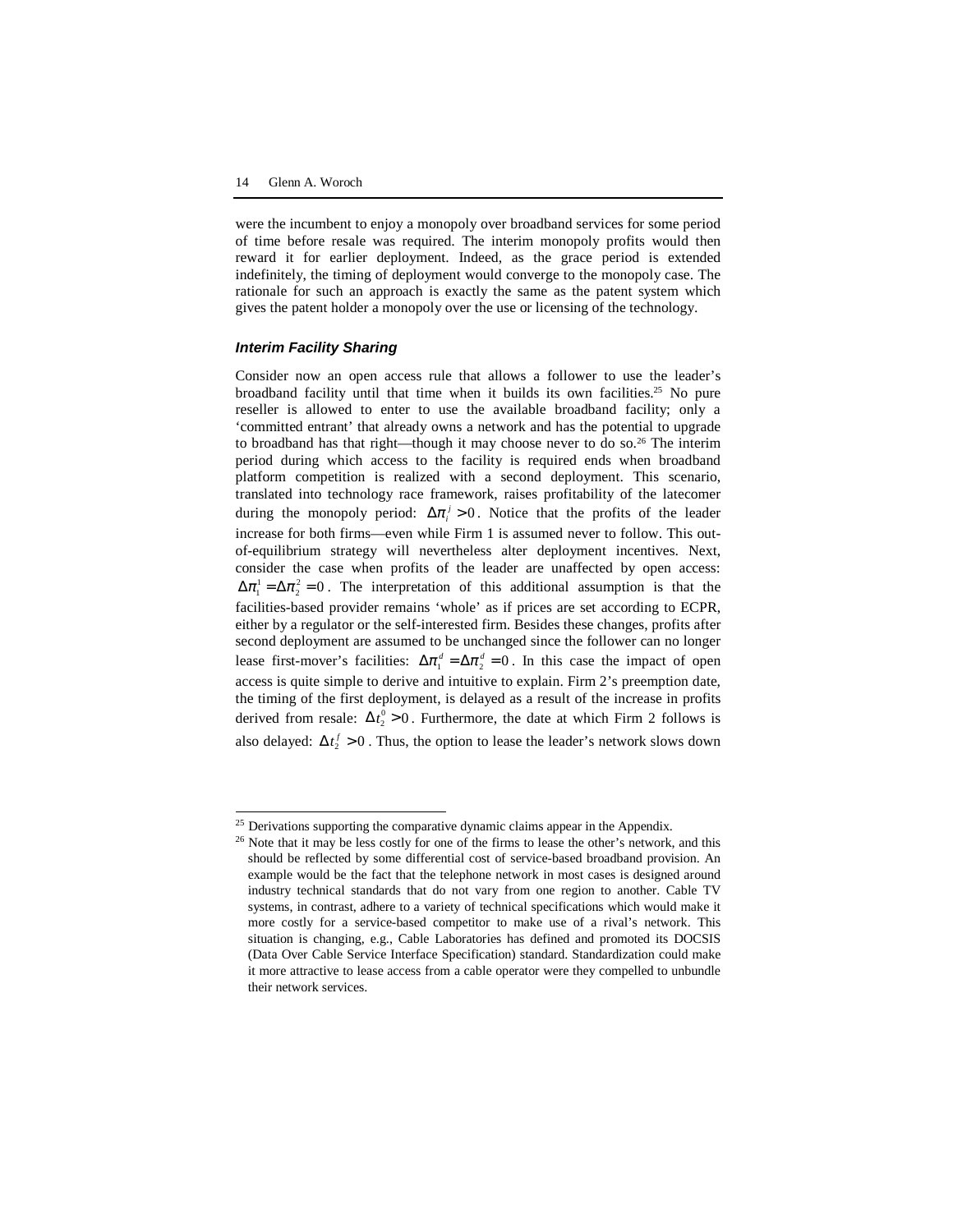both deployments.<sup>27</sup> The follower is now more profitable prior to deploying its broadband facilities, and as a result, puts off its deployment date. The leader also delays its deployment—which occurs at the follower's preemption date—because the follower is less threatening.<sup>28</sup> Of course, the magnitude of the impact of open access rule depends on how profitable it will be for the follower to lease the leader's network, i.e., the size of  $\Delta \pi^1$ . This profit increment would shrink, e.g., if the follower was precluded from leasing the leader's broadband network for some fixed period, akin to the exclusivity period of a patent. If the period of exclusivity is short, then the results continue to hold qualitatively. Since the profit increment from following does not change as a result of an exclusivity period, Firm 2 will not alter the date at which it follows. However, forgone profit during the exclusivity period will reduce its overall profit from following (relative to open access without an exclusivity period), and so the preemption date will occur a bit earlier.29

Now suppose that we also increase Firm 1's profit to reflect the possibility that it, too, could earn higher profits should it instead follow the lead of Firm 2:  $\Delta \pi_i^2 > 0$ . In fact, assuming the order of deployment does not change, Firm 1 would never be in a position to realize these profits. But the prospect that Firm 2 could lead, and that an open access rule would make Firm 1 a slower follower, has the effect of advancing Firm 2's preemption date. If Firm 1, the actual leader, engages in preemption, then this effect taken by itself will speed up the initial deployment,  $\Delta t_2^0$  < 0, just the opposite direction from the previous case. The net effect of this more symmetric open access rule is ambiguous, depending on several factors. The earlier conclusion that both deployment dates are delayed is preserved if the Firm 2 derives relatively more profits from reselling than Firm 1.

Further, suppose that during the interim period of sharing, the leader's profits are not unaffected but are reduced below their unregulated levels:  $\Delta \pi_1^1 < 0$  and  $\Delta \pi^2$  < 0. The interpretation of this possibility is that access prices shift some of the profits from the facilities-based leader to the service-based follower. This occurs, e.g., if regulators imposed some form of LRIC pricing. The effect of this form of open access, as might be expected, delays deployment as now the leader has reduced incentives to invest. To simplify analysis of this case, return to the

1

 $27$  If, instead of preemption, Firm 1 would lead at its preferred time, then this policy would have no effect on the initial deployment. That would not, however, change the fact that the second deployment is delayed.<br><sup>28</sup> The higher profits to Firm 2 during the monopoly period raises the value of following

independent of the first deployment because all other profit levels are unchanged for Firm 2, and the only way it takes advantage of the reselling profits is by being a follower. The equality of Firm 2's profits of leading and following is restored when the first deployment is delayed because the analysis starts from a time earlier than Firm 2's

monopoly deployment date.<br><sup>29</sup> Of course, if the exclusivity period grows indefinitely long (beyond the duration of the unregulated monopoly period), then the open access rule becomes irrelevant.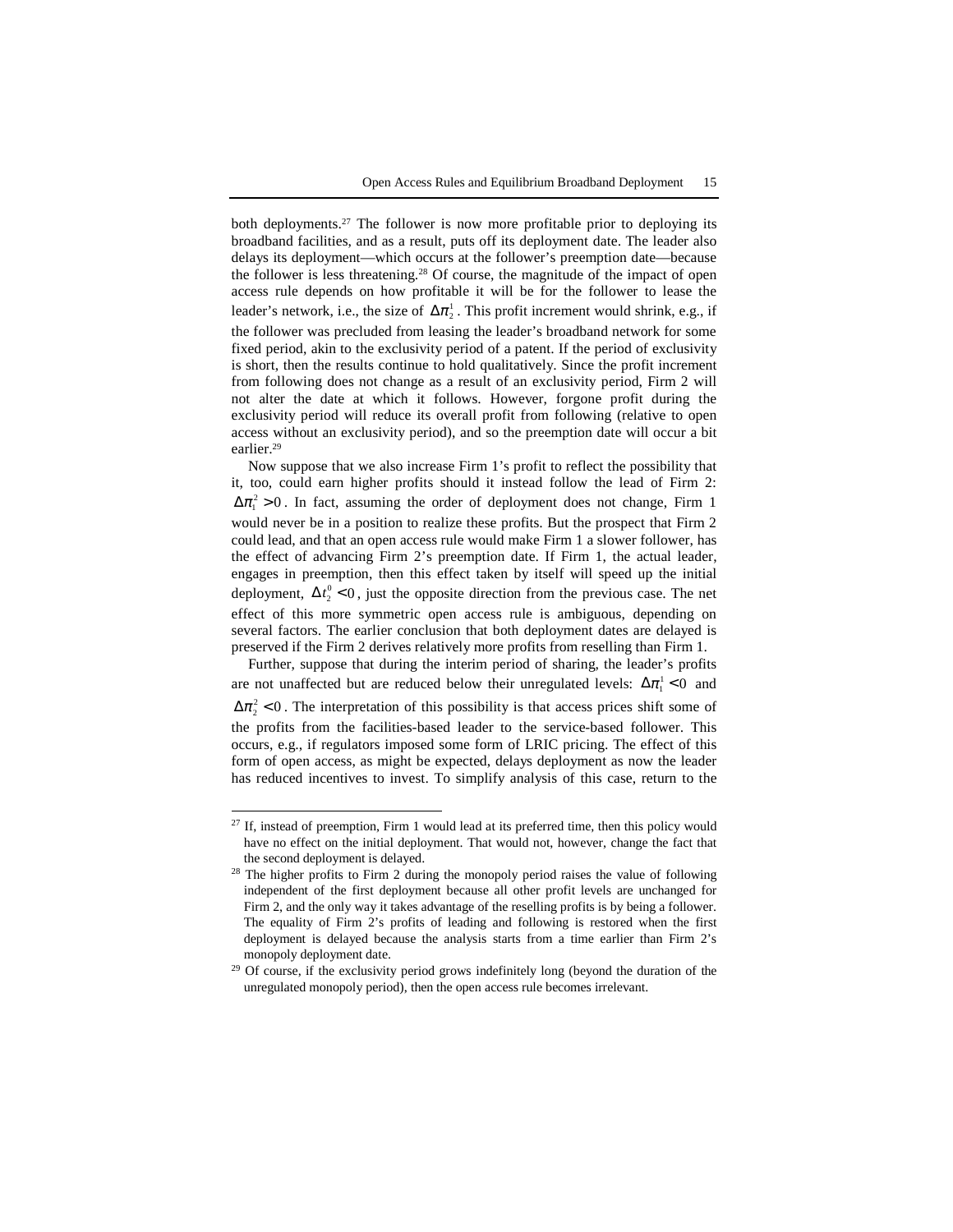asymmetric rule where Firm 1 alone is required to open up its network. The rule then redistributes profits from Firm 1 to Firm 2:  $\Delta \pi_1^2 > 0$  and  $\Delta \pi_1^2 < 0$ . In that case, all three critical deployment dates are delayed:  $\Delta t_2^0 > 0$ ,  $\Delta t_2^1 > 0$  and  $\Delta t_i^f > 0$ . Consequently, once again the first and second deployments occur later than at the unregulated equilibrium as a result of the open access rule.

#### *Pure Broadband Resale*

Another open access rule would reserve use of an incumbent's network to a pure reseller, denying access to another facilities-based incumbent. In practical terms, this would say the cable and telephone companies cannot gain access to each other's unbundled network services before or after they upgrade to broadband capabilities, but an independent service-based provider could lease either broadband network. This condition promotes open access as a means to stimulate downstream service competition, and not specifically to encourage potential infrastructure competitors. In terms of the broadband race, this rule uncouples the follower's decision to deploy broadband from its option to use the leader's network to provide service beforehand. If the reseller simply earns a profit, and the leader remains whole, e.g., using ECPR, then the pattern of deployment will not depart from the unregulated outcome. This rule becomes more interesting when, possibly through LRIC access pricing, the leader's profits are reduced during the monopoly period:  $\Delta \pi_i^1 < 0$ . This effect of this condition is to slow down deployment. In all cases the follower date is unchanged because incremental profits are independent of how much the leader earns. However, the leader's monopoly date and its preemption date are delayed, so assuming the open access rule is applied to both firms, the initial deployment will be delayed. This is true whether the leader pre-empts the follower, or is able to deploy at its monopoly time.

This characterization of this open access policy may be too limited. It could be the case that by signing up many customers for a particular technology, a reseller could aid the facilities-based carrier in defending against later competition from an alternative technology. Arguably, ILECs may stem the loss of DSL customers once cable modem service becomes available in a market if broadband data CLECs have signed up many DSL subscribers in the meantime. To capture this feature profits need to be redistributed from the follower to the leader after the second deployment.

#### *Symmetric and Asymmetric Facility Sharing*

Next, we examine the effects of allowing the follower to continue to lease the leader's network *after* the follower builds its broadband facilities. A justification for such a rule rests on the need for additional profit to reach platform competition. The rule gives the follower greater freedom in making its buy-build decisions, thereby lowering its overall costs at the expense of the leader's profits.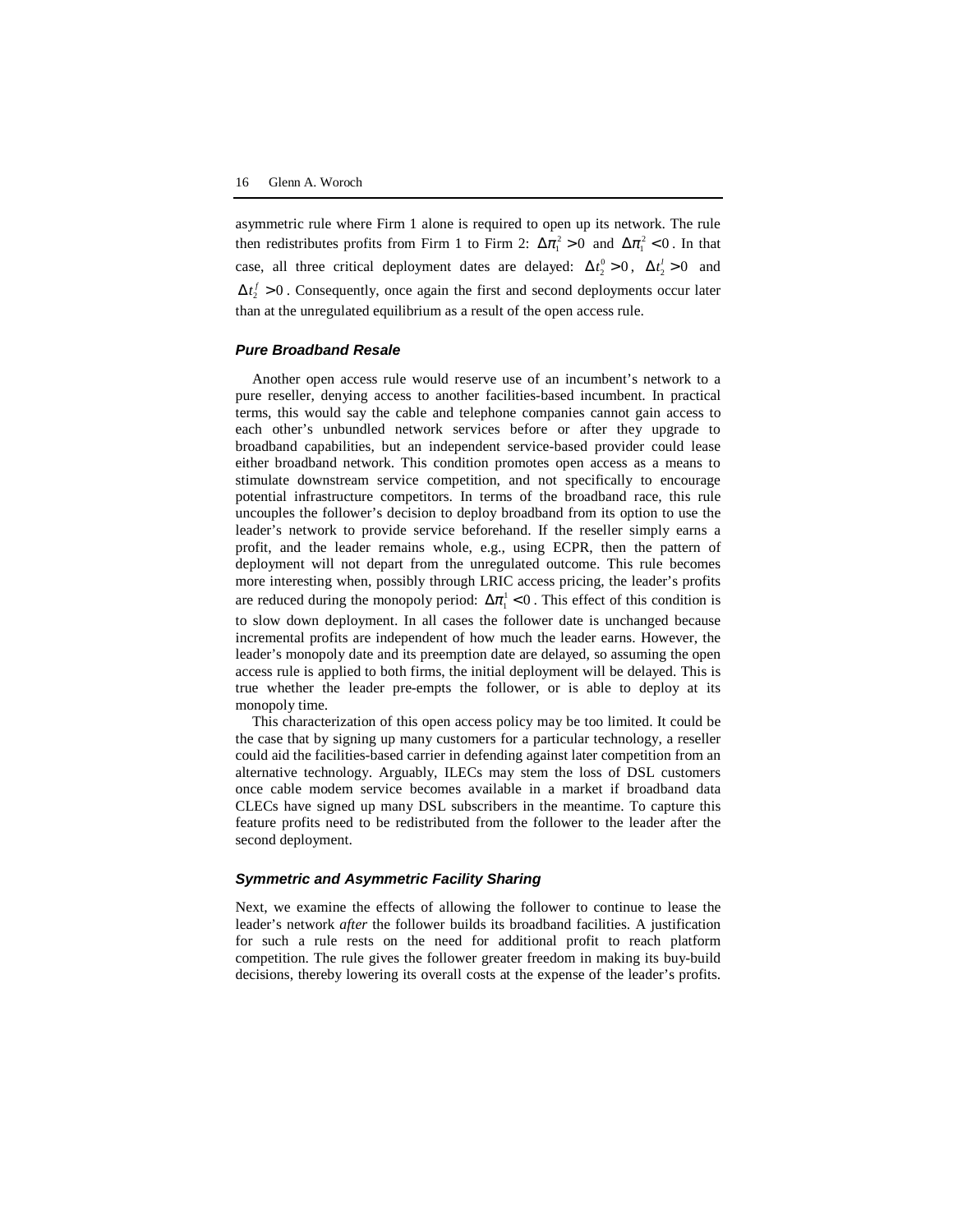Below, a more symmetric version of this rule gives both firms rights to lease the other's facilities. When just the follow has this right, the open access rule increases the follower's profits during the dual-deployment period as well as during the leader's monopoly period:  $\Delta \pi_2^1 > 0$  and  $\Delta \pi_2^d > 0$ . The analysis is simplified by assuming no reduction in the leader's profit in either period, as if the ECPR was applied. It can then be shown using the comparative statics results that the effect of these profit changes will unambiguously delay the follower's preemption date:  $\Delta t_2^0 > 0$ . Assuming that the leader will pre-empt the follower, this open access rule works to delay initial deployment. Also, if the increase in profits is roughly the same in both cases, then there is no effect on when the follower deploys since the net effect on the incentive to follow is unchanged:  $\Delta t_2^f = 0$ . Contrary to intent, the rule does not accelerate subsequent deployment.

This latter open access rule is highly asymmetric. If its intent is to improve incumbent networks' buy-build decisions, the sharing of the broadband facilities should be more symmetric. To examine this possibility, suppose that there is no open access during the monopoly period, but once the two broadband networks have been built, both firms can lease the other's broadband network.<sup>30</sup> Here the focus of the rule is directly on improving the buy-build decisions. The effects of this rule are characterized by assuming:  $\Delta \pi_1^d > 0$  and  $\Delta \pi_2^d > 0$ . By increasing the profits from dual-deployment, the date at which either firm would follow the leader is advanced since the profit incentive to follow has increased. The effect on the follower's preemption date depends on the exact size of the profit changes. In fact, if the two carriers are treated symmetrically (in that their profits rise the same absolute amount), then there is no change in the preemption date. However, these same changes will unambiguously delay the preemption date for either firm:  $\Delta t_i^0 > 0$ . This will not be critical unless it had the effect of reversing the order of the leader and follower. If Firm 1's preemption date is delayed long enough, then in equilibrium it could become the follower, Firm 2 would assume the role of the leader, deploying at preemption date  $t_i^0$ . Here is one case when an open access rule could result in the apparently more efficient technology being deployed second, or potentially, not at all.

# **Conclusions**

<u>.</u>

This study analyzed the impacts of alternative open access rules using an equilibrium model of the broadband deployment race. The rules altered deployment timing by two or more contestants, typically resulting in delay in either the first or second deployments, or both. Delays can be traced back to reduced incentives to invest in broadband facilities relative to service-based

<sup>&</sup>lt;sup>30</sup> As before, assume that leasing broadband network services does not reduce the facility owner's profit as if ECPR pricing is used.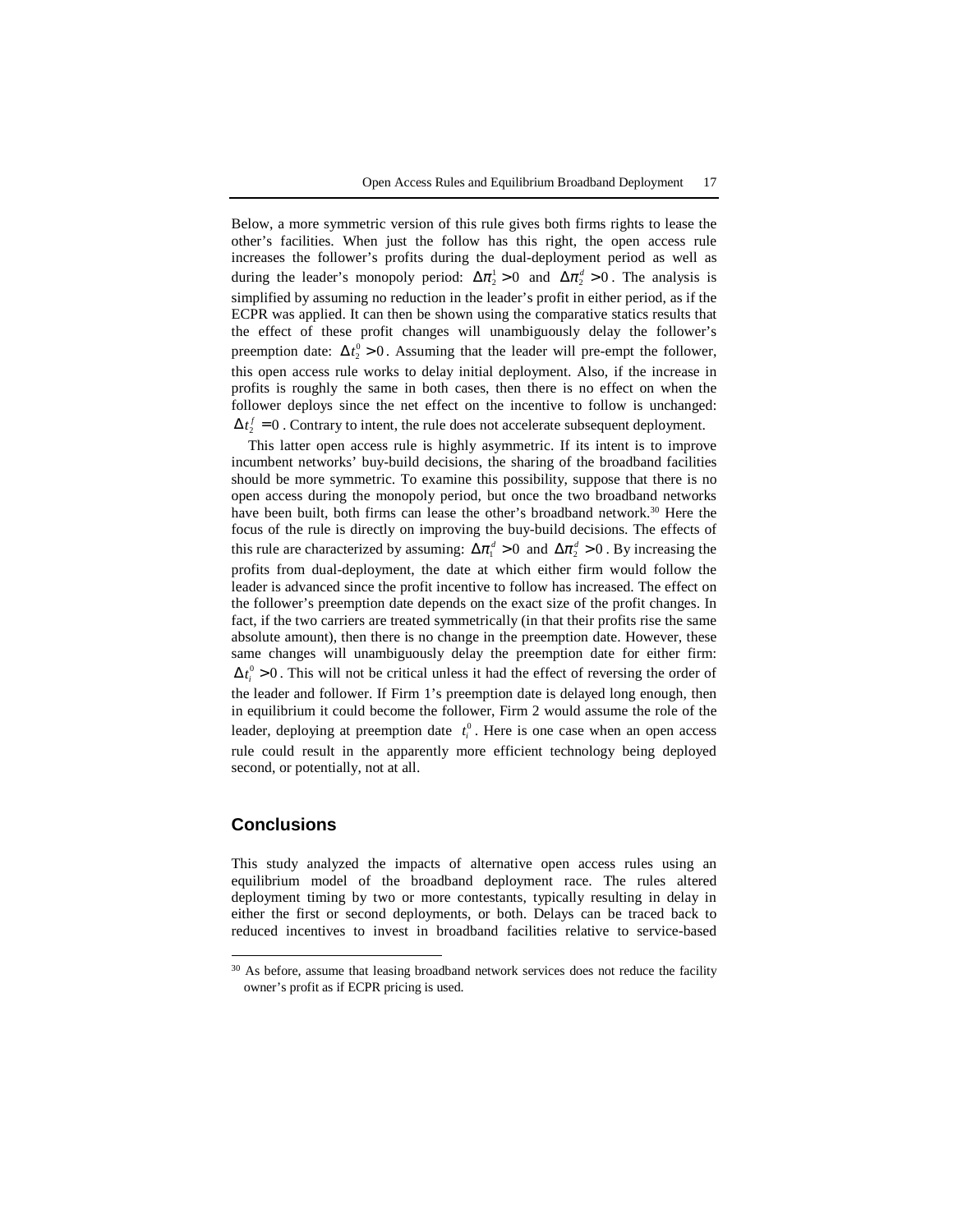alternatives, or relative to no investment. It is also found that asymmetric treatment of carriers, and hence their corresponding technology, can have significant effects on the pattern of deployment even while intervention in this new service market can be quite subtle and indirect.

Our analysis of the open access rules is limited to assessing their impact on timing of broadband deployment, and its implications for technology choice. A more complete analysis would evaluate the rules in terms of their impact on social welfare. As formulated, the technology race model lacks sufficient detail to conduct a full welfare analysis of the different open access rules.<sup>31</sup> It is reasonable to assume, however, that the more broadband carriers that serve the same market—whether they own facilities or resell incumbent services—the lower prices are for broadband service. Assuming narrowband rates are not affected, it is concluded that welfare rises with either form of competition. To the extent that open access rules tend to delay deployment of broadband service, consumer welfare is foregone. Alternatively, this outcome must be compared against the alternative where a monopolist deploys earlier, but also sets monopoly prices throughout.

Certainly the welfare costs associated with deployment delays should factor importantly in the debate over the form of open access rules applied to broadband infrastructure. Indeed, the cost of delays in deploying other new telecommunications technology is large. $32$  Nevertheless, this calculus may miss other welfare costs stemming from reduced pace of innovation in broadband technologies. First, it is likely that each generation of broadband technologies builds upon the previous generation, learning from earlier mistakes. Deployment delays only retard the rate at which this knowledge accumulates. Furthermore, since new technology often rides on at least some portion of existing infrastructure and customer equipment (as in the case of DSL and cable modem technology), when investment is delayed and the current network is being amortized, so too may be the date when new technologies are deployed by upgrading or retrofitting existing infrastructure. Finally, the incentives for investing in R&D may be blunted depending on how open access rules alter rates of return on broadband investment. All of these considerations argue for an expanded analysis of the broadband race beyond modeling incentives to commercialize proven technology.

# **Acknowledgement**

1

Comments on various drafts by Francois Bar, Johannes Bauer, Alain de Fontenay, Joe Farrell, Dennis Weller and Steve Wildman are greatly appreciated. Several of the propositions in this analysis are informally described in Woroch (2002).

<sup>31</sup> Owen and Rosston (2003) undertake a welfare analysis of an open access called 'net neutrality,' focusing on the implications for transaction costs.<br><sup>32</sup> See Rohlfs et al. (1991), Baer (1995) and Hausman (1997).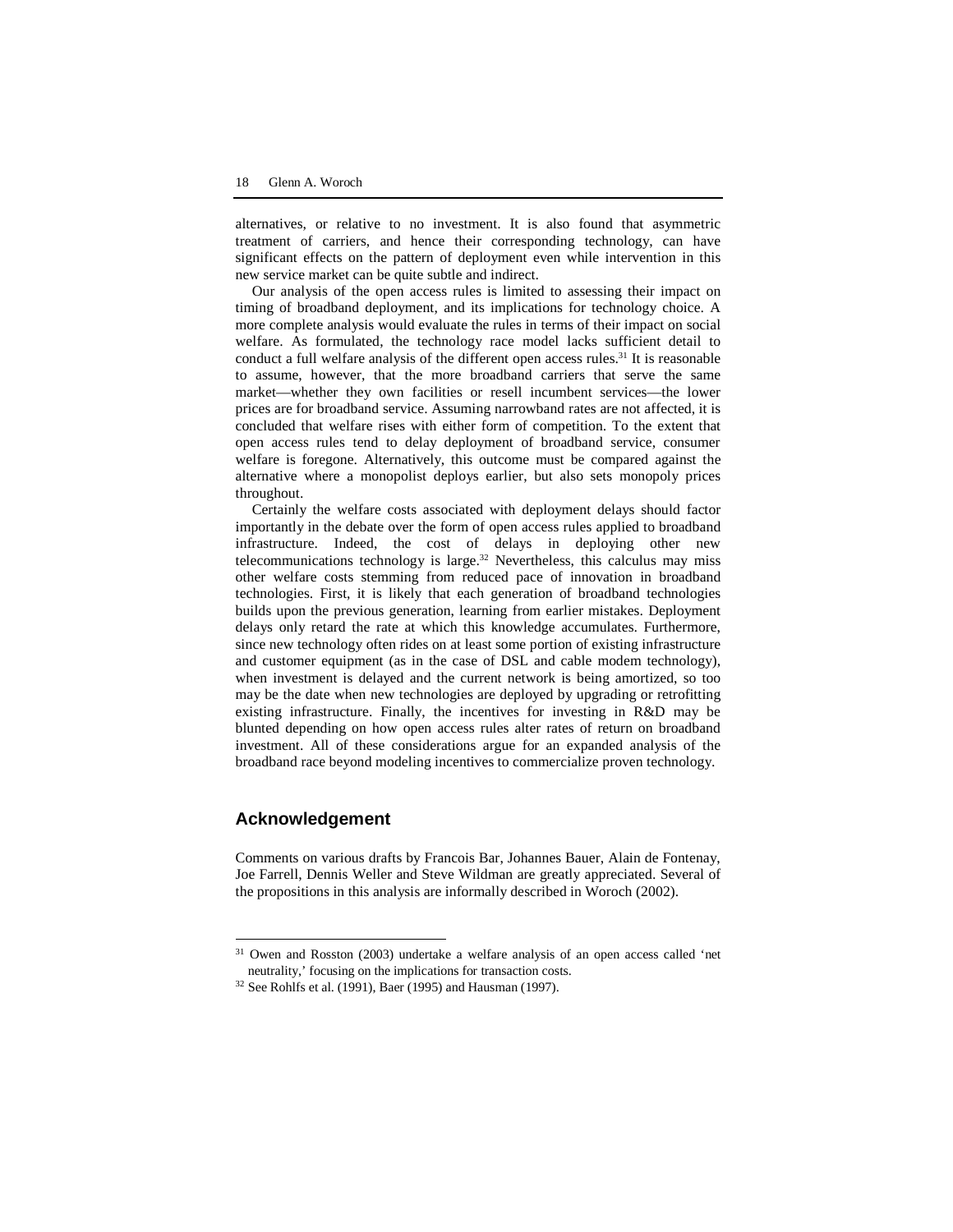# **References**

- Baer W (1995) Telecommunications infrastructure competition: The costs of delay. Telecommunications Policy 19(5): 351–63
- Boone J (2000) Competitive pressure: The effects on investments in product and process innovation. Rand Journal of Economics 31(3): 549–69
- Crandall R, Sidak G, Singer H (2002) The empirical case against asymmetric regulation of broadband Internet access. Berkeley Law and Technology Journal 17(1): 953–87
- Faulhaber G, Hogendorn C (2000) The market structure of broadband telecommunications. Journal of Industrial Economics 48(3): 305–29
- Floyd E, Gabel D (2003) An econometric analysis of the factors that influence the deployment of advanced telecommunications services. Draft August 31
- Fudenberg D, Tirole J (1985) Preemption and rent equalization in the adoption of new technology. Review of Economic Studies 52(3): 383–401
- Fudenberg D, Tirole J (1987) Understanding rent dissipation: On the use of game theory in industrial organization. American Economic Review 77(2): 176–81
- Gabel D, Huang G-L (2003) Promoting innovation: Impact of local competition and regulation on deployment of advanced telecommunications services for businesses. Draft
- Gilbert RJ, Newbery DMG (1982) Preemptive patenting and the persistence of monopoly. American Economic Review 72(3): 514–26
- Greenstein S, McMaster S, Spiller P (1995) The effect of incentive regulation on infrastructure modernization: Local exchange companies' deployment of digital technology. Journal of Economics and Management Strategy 4(2): 187–236
- Haring J, Rettle M, Rohlfs J, Shooshan H (2002) UNE prices and telecommunications investment. Strategic Policy Research Inc. July 17
- Hausman J (1997) Valuation and the effect of regulation on new services in telecommunications. Brookings Papers: Microeconomics 1–38
- Hausman J (2000) Regulation by TSLRIC: Economic effects on investment and innovation. In: Sidak JG, Engel C, Knieps G (eds) Competition and regulation in telecommunications. Kluwer Academic Publishers, Boston
- International Telecommunication Union (2003) The birth of broadband. ITU, Geneva
- Katz M, Shapiro C (1987) R&D rivalry with licensing or imitation. American Economic Review 77(3): 402–20
- Kridel D, Sappington D, Weisman D (1996) The effects of incentive regulation in the telecommunications industry: A survey. Journal of Regulatory Economics 9: 269–306
- Lee CH (2001) State Regulatory Commission treatment of advanced services: Results of a survey. National Regulatory Research Institute, March
- Owen BM, Rosston GL (2003) Local Broadband Access: *Primum Non Nocere* or *Primum Processi*? A Property Rights Approach, Stanford University, SIEPR Discussion Paper 02-37, July
- Oxman J (1999) The FCC and the unregulation of the Internet. FCC, Office of Plans and Policy Working Paper No. 31, July
- Pindyck RS (2004) Mandatory unbundling and irreversible investment in telecom networks. National Bureau of Economic Research, Working Paper No. 10287, Cambridge, MA, February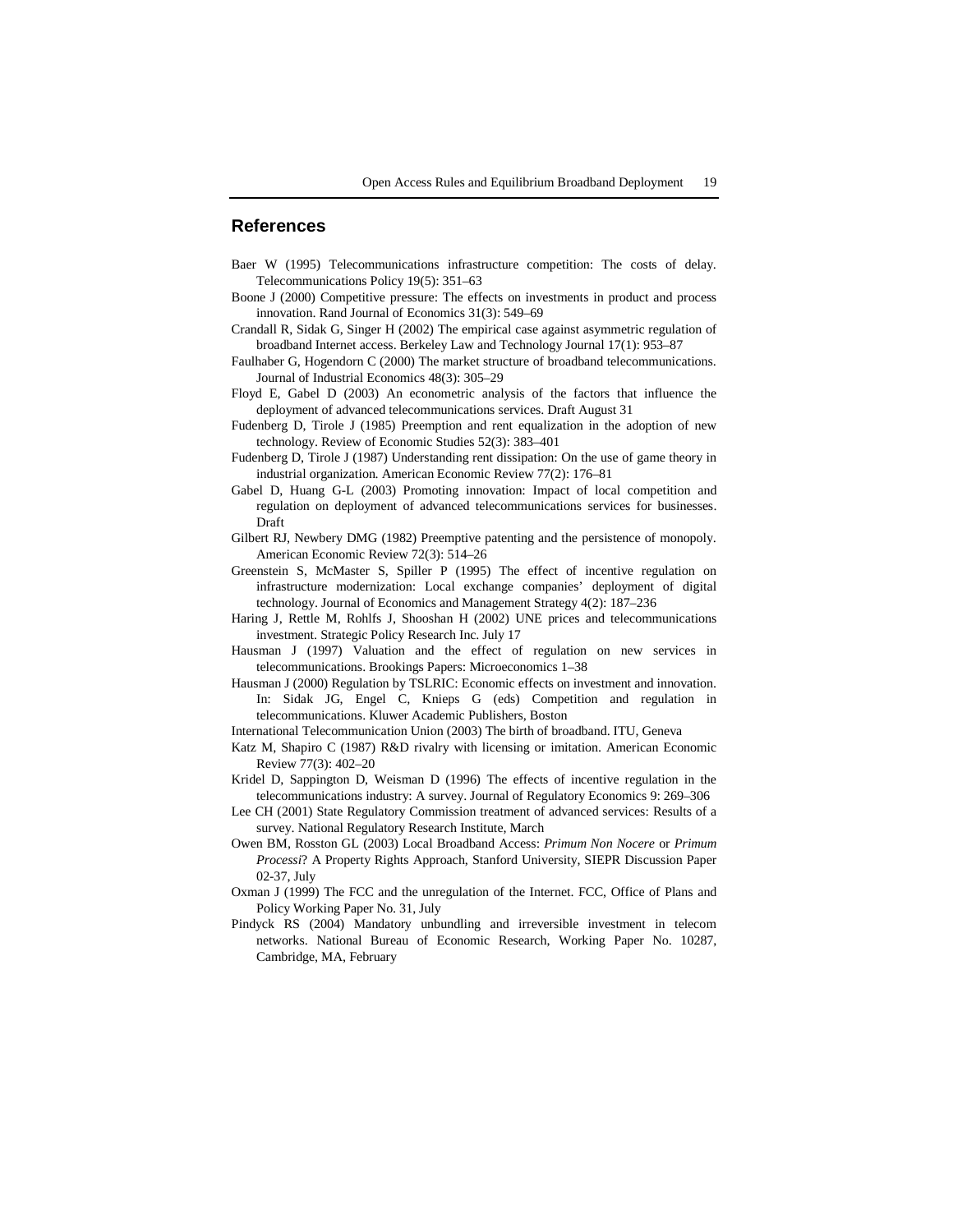- Riordan M (1992) Regulation and preemptive technology adoption: Cable TV versus telephone companies. Rand Journal of Economics 23(3): 334–49
- Rohlfs J, Jackson C, Kelley T (1991) Estimation of the loss to the US caused by the FCC's delay in licensing cellular telecommunications. National Economic Research Associates, Washington, DC, November
- Willig R, Lehr W, Bigelow J, Levinson S (2002) Stimulating investment and the Telecommunications Act of 1996. Draft, October 11
- Woroch G (1998) Facilities Competition and Local Network Investment: Theory, Evidence and Policy Implications. Industrial and Corporate Change, 7(4) December

Woroch G (2000) Competition's effect on investment in digital infrastructure. Draft, July

Woroch G (2002) Open access rules and the broadband race. The Law Review of Michigan State University–Detroit College of Law 3: 719–42

# **Appendix**

Suppose that the first and second deployments occur at  $t_1$  and  $t_2$ , respectively. Then, if firm  $k$  (= *i* or *j*) deploys first at  $t_1$ , and the remaining firm deploys at  $t_2$ , Firm *i*'s discounted operating profit is given by:

$$
\Pi_i^k(t_1, t_2) = \int_0^{t_1} \pi_i^n(t) e^{-rt} dt + \int_{t_1}^{t_2} \pi_i^k(t) e^{-rt} dt + \int_{t_2}^{\infty} \pi_i^d(t) e^{-rt} dt \tag{13.A1}
$$

where  $j = i$  when Firm *i* leads, and  $k = i$  when it follows. Notice how firms visit each of the three levels of operating profit,  $\pi_i^n(t)$ ,  $\pi_i^k(t)$  and  $\pi_i^d(t)$  during the intervals  $[0, t_1)$ ,  $[t_1, t_2)$  and  $[t_2, \infty)$ , respectively. To arrive at Firm *i*'s net payoff, simply deduct the present value of deployment cost from Eq. 13.A1:

$$
\Pi_i^j(t_j, t_k) - c_i(t_i) \exp(-rt_i) \tag{13.A2}
$$

Suppose, for the moment, that Firm  $i$  was certain that Firm  $j$  would deploy at  $t_i$ . Then Firm *i*'s best time to lead maximizes:

$$
\Pi_i^i(t, t_j) - c_i(t) \exp(-rt) \tag{13. A3}
$$

over the range  $t < t_j$ . The solution,  $t_i^l$ , satisfies a simple first-order condition:

$$
(\pi_i^i(t) - \pi_i^n(t))e^{-rt} = (rc_i(t) - c_i'(t))e^{-rt}.
$$
\n(13. A4)

The left-side of Eq. 13.A4 is the (discounted) incremental operating profit from deployment. It is graphed as an increasing curve in Figure 13.1. The right-side of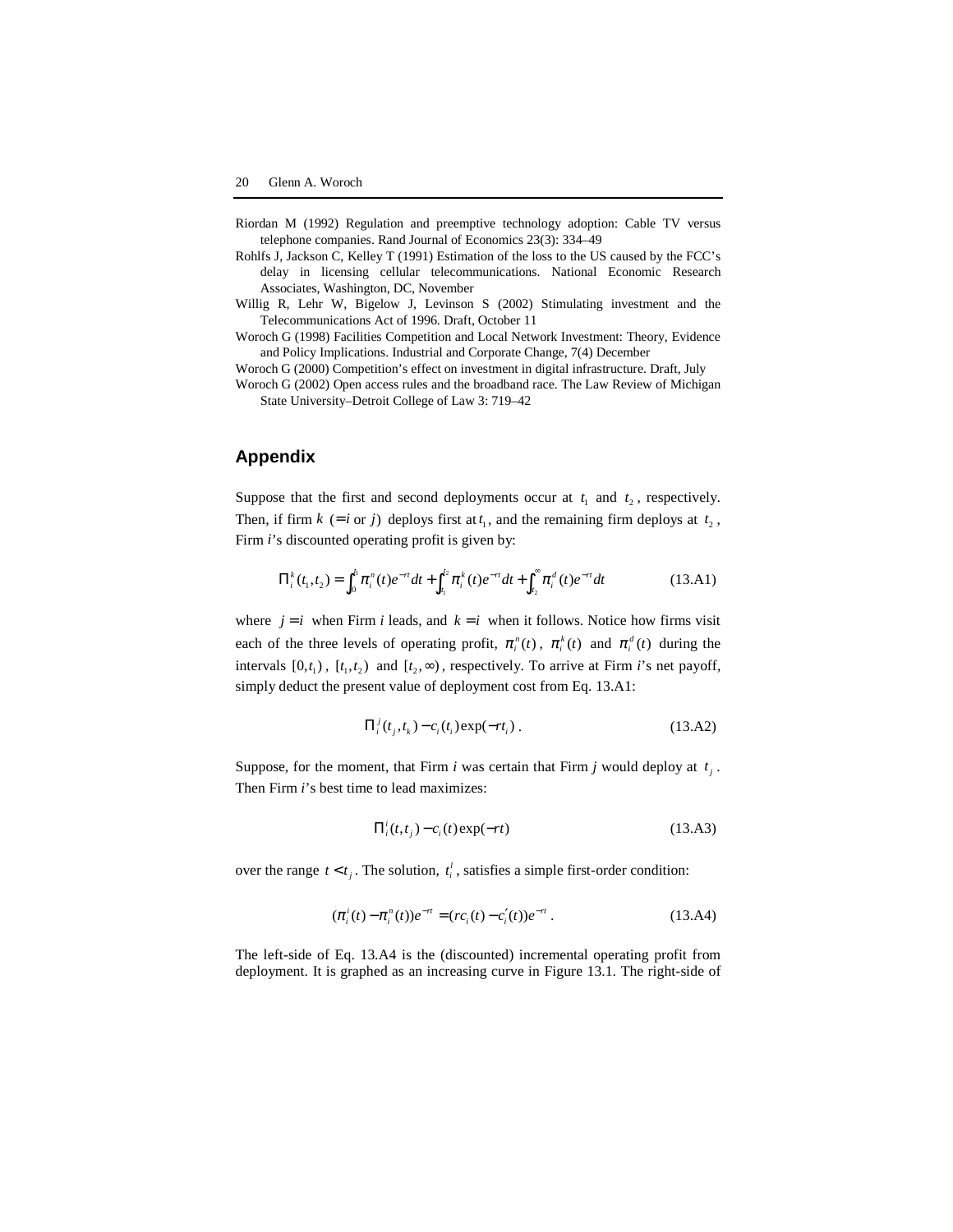Eq. 13.A4 is the (discounted) incremental savings in deployment cost from waiting, and equals the amortized cost less the marginal cost of deploying. It is represented by the falling curve in Figure 13.1. Call  $L_i(t) = \pi_i^i(t) - \pi_i^n(t)$  the leader's incentive. From the figure, observe that  $t_i^l$  decreases as the curve shifts up. This makes sense since higher rewards for innovation should speed up their introduction. Reductions in incremental deployment cost have the same effect. The firm will choose never to lead if, in all periods *t*,  $L_i(t) < rC_i$ , the amortized minimum deployment cost. The optimal time for Firm *i* to follow (assuming Firm *j* will lead at a predetermined time) is defined analogously. The date  $t_i^f$  is found by replacing the leader's incentive with the follower's incentive  $F_i(t) = \pi_i^d(t) - \pi_i^j(t)$ . Finally the firm never follows if  $F_i(t) < rC_i$  for all *t*. Notice that  $t_i$  is entirely absent from the marginal condition Eq. 13.A4. As a result, the rival's timing has no effect on either solution,  $t_i^f$  or  $t_i^f$ . Nevertheless, a firm's total profit is a function of  $t_j$  as can easily be seen from Eq. 13.A1. For this reason, a firm's fortunes crucially depend on when its rival deploys because that determines whether it will be a leader or a follower. Thus, firms battle for position in the order of deployment, but given that position, the timing of their deployment is not a strategic concern. This distinction becomes clearer when the strategic game is constructed. But before doing so, one last critical date is needed.

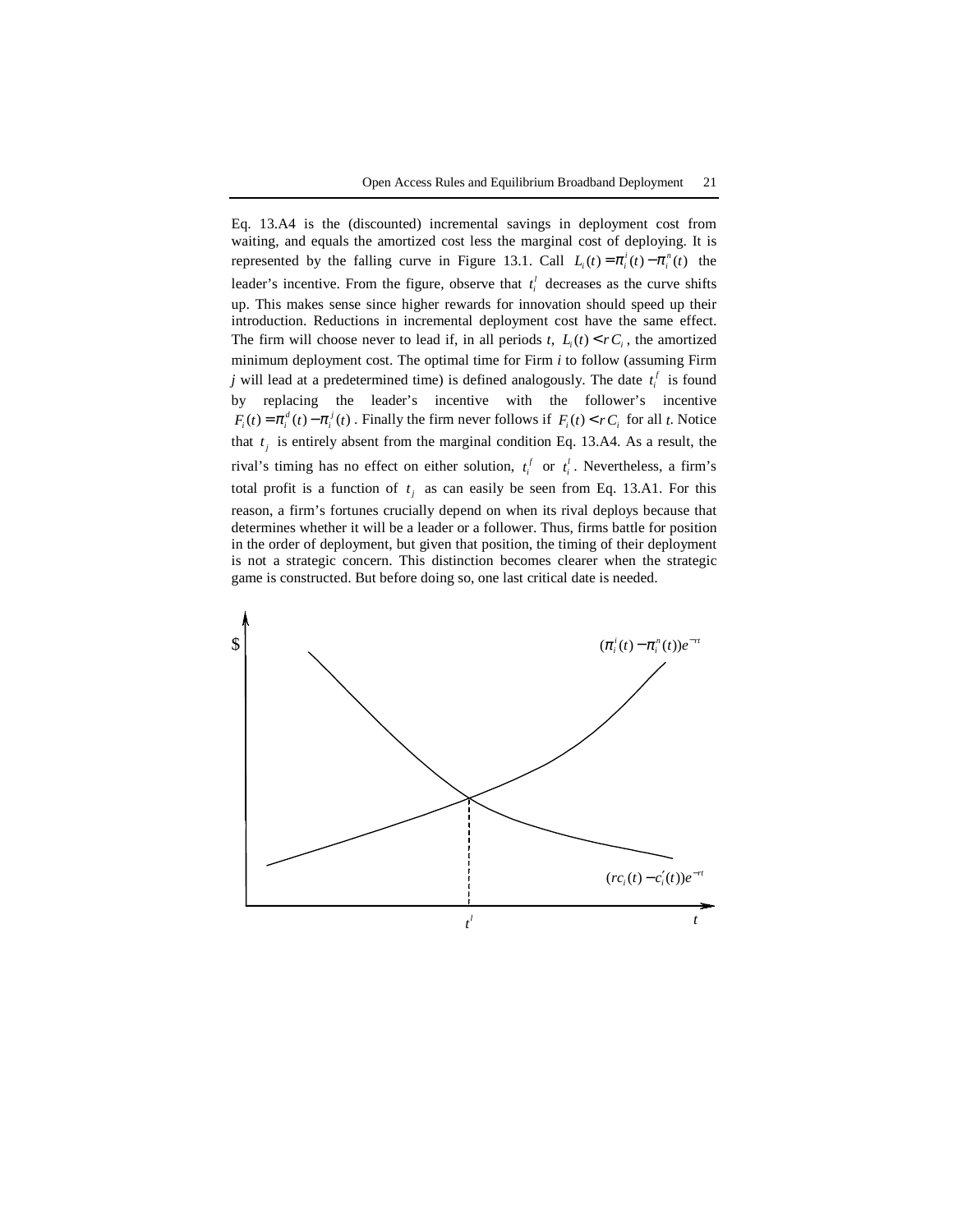# **Fig. 13.1.** Savings from Waiting and Marginal Deployment Costs

Given times when a firm wants to lead and to follow, there is some date when it is indifferent between the two roles. Offered the choice of being the leader by deployment at this preemption date  $t_i^0$  or having its rival deploy at that time, payoffs are the same. The payoffs from each of these scenarios are expressed as follows:

$$
\tilde{L}_i(t) = \Pi_i^i(t, t_j^f) - c_i(t) \exp(-rt) ,
$$
\n(13. A5)

$$
\tilde{F}_i(t) = \Pi_i^j(t, t_i^f) - c_i(t_i^f) \exp(-rt_i^f).
$$
\n(13.A6)

Equation 13.A5 gives cumulative payoff to Firm *i* if it deploys at *t* while Firm *j* deploys later at  $t_j^f$ , and Eq. 13.A6 the payoff if Firm *j* deploys first at *t* while Firm *i* follows at  $t_i^f$ .

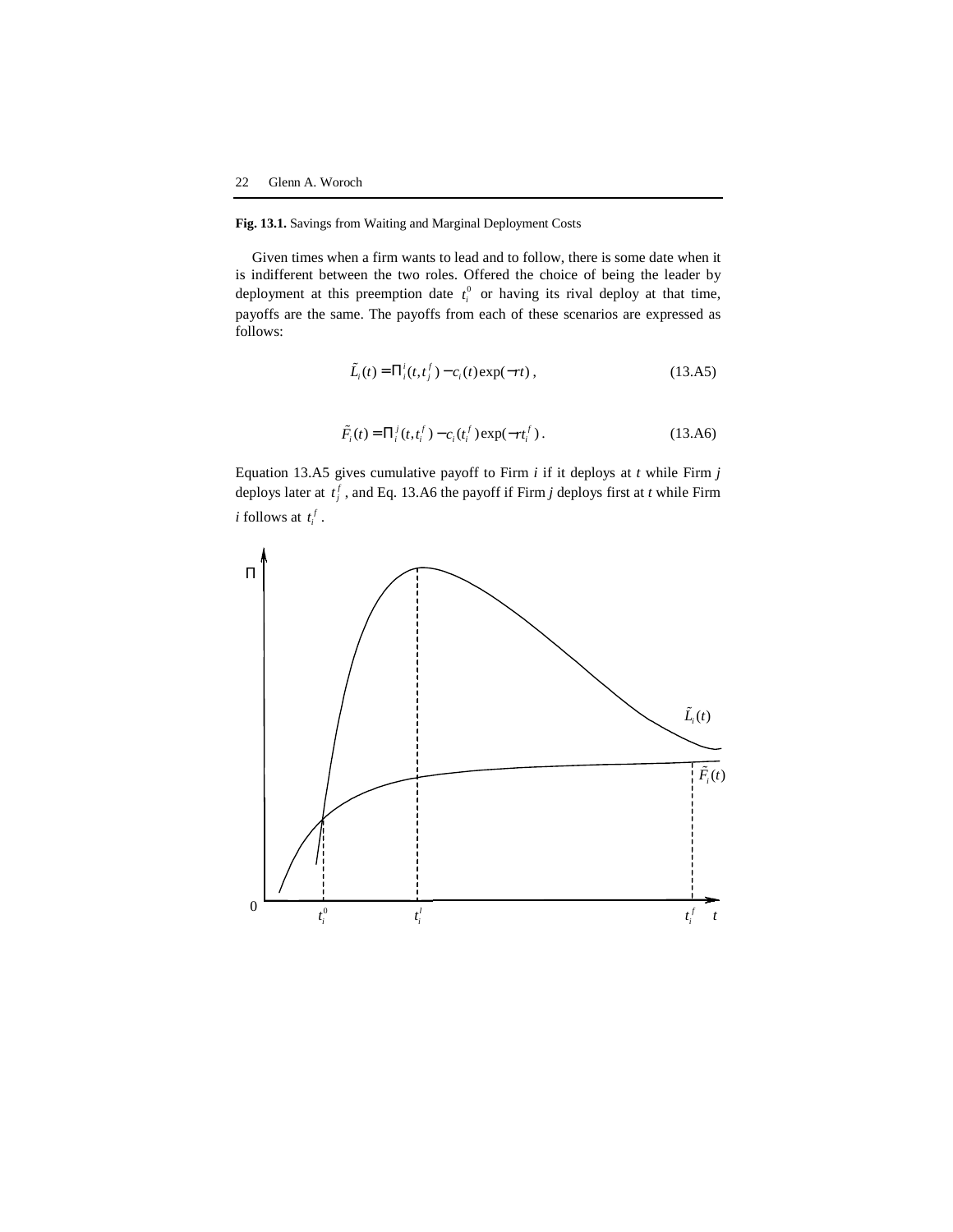#### **Fig. 13.2.** Leader and Follower Incentives

As in Figure 13.2,  $\tilde{L}_i(t)$  is single peaked at the preferred leader date,  $t_i^l$ .  $\tilde{F}_i(t)$ increases over the region  $[0, t_i^f)$  since a delayed first deployment postpones the date when the follower registers a profit decline. The preemption date equates the functions:  $\tilde{L}_i(t) = \tilde{F}_i(t)$ . Writing this equation and rearranging yields:

$$
P_i(t) \exp(-rt)/r - M_i(t) \exp(-rt_i^f)/r - F_i(t) \exp(-rt)/r
$$
  
= c<sub>i</sub>(t) \exp(-rt) - c<sub>i</sub>(t<sub>i</sub><sup>f</sup>) \exp(-rt<sub>i</sub><sup>f</sup>) (13.A7)

where  $P(t) = \pi^{i}(t) - \pi^{j}(t)$  is Firm *i*'s preemption incentive, the difference between being a leader and a laggard;  $M_i(t) = \pi_i^i(t) - \pi_i^d(t)$  is the imitation penalty imposed by the follower on the leader. This complicated expression simply balances the incremental revenue from taking the lead with the incremental cost, with all values properly discounted.

It is shown below that the preemption date  $t_i^0$  is a decreasing function of  $P_i(t)$ and  $M_i(t)$  as well as  $F_i(t)$  (through its dependence on  $t_i^f$ ). Finally,  $t_i^0$  is increasing (decreasing) in  $F_i(t)$  depending on whether Firm *i* is a faster (slower) follower than *j*, i.e.,  $t_i^f$  < (>)  $t_j^f$ .

# *Equilibrium Deployment*

A strategy for each firm is a rule specifying whether or not to deploy in the current period given the history up to that time and given other firms' strategies. Within a period, firms move simultaneously. As usual players' strategies form a sub-game perfect Nash equilibrium when, in each and every sub-game, the continuation of players' strategies together form a Nash equilibrium. This equilibrium concept rules out deployment plans that would never be carried out but, if believed by rivals, could alter the equilibrium outcome. For instance, Firm *i* could not credibly claim to deploy in any period  $t < t_i^0$  regardless of the history leading up to that time. Quite simply, it will lose money compared to never deploying. If Firm *i*'s preferred deployment date is very early ( $t_i^l$  occurs long before either  $t_j^l$  or  $t_j^0$ , then it will deploy at that time provided leading is more profitable than following, i.e.,  $\tilde{L}_i(t_i^l) > \tilde{F}_i(t_i^l)$ . Its plans might be upset if its rival were also to find leading at that date more profitable than following, i.e.,  $\tilde{L}_i(t_i^l) > \tilde{F}_j(t_i^l)$ , or equivalently,  $t_j^0 < t_i^1$ ) since then Firm *j* will prefer to lead some time before that date  $t_i^1$ . By the same reasoning, Firm *j* cannot credibly commit to delay its deployment beyond its preemption date,  $t_j^0$ , because it could do better by taking the lead. As a result,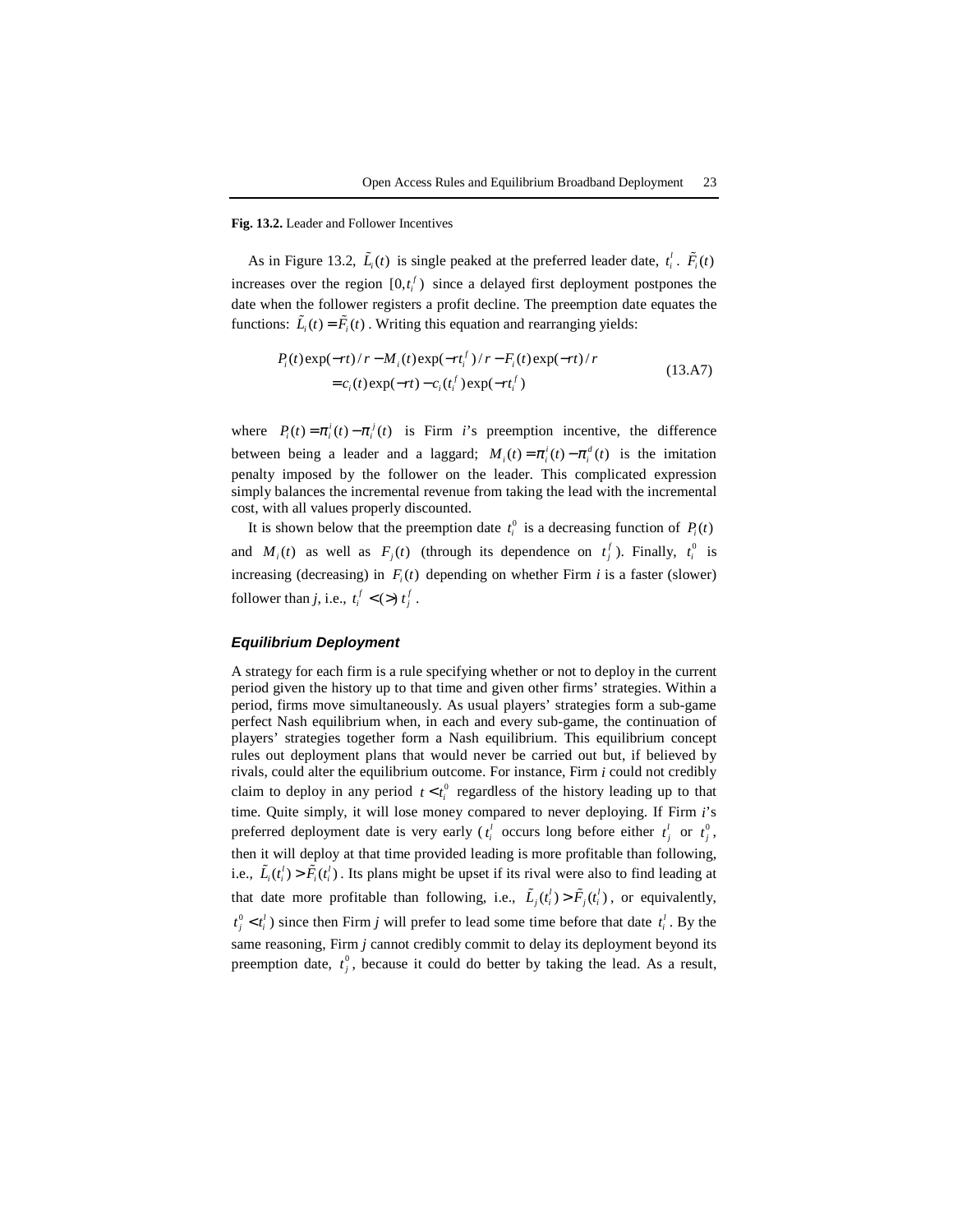Firm *i* is induced to advance its deployment date up to  $t_j^0$  provided that it still prefers to lead. To sum, the general conclusion states that, if  $t_i^0 < t_j^0$  and  $t_i^1 < t_j^1$ , then equilibrium has Firm *i* deploy first at  $\min\{t_i^l, t_j^0\}$  and Firm *j* follows at  $t_j^f$ .<sup>33</sup> Of course, the identity of the leader is an open issue. It depends on how operating profits and deployment costs affect the firms' relative leader and preemption dates. These dates depend, in turn, on the specific context of the application.

#### *Comparative Statics*

Simple comparative statics exercises establish the relation between the critical dates and the levels of operating profits and deployment costs. To simplify the derivations, assume that operating profits are constant over time:  $\pi_i^h(t) = \pi_i^h$  for all *t*. From Figure 13.1 we observe that, even when operating profits vary over periods,  $t_i^l$  and  $t_i^f$  decrease in  $L_i = \pi_i^i - \pi_i^n$  and  $F_i = \pi_i^d - \pi_i^j$ , respectively. This implies that  $t_i^l$  is decreasing in  $\pi_i^i$  and increasing in  $\pi_i^n$ . Similarly,  $t_i^f$  is decreasing in  $\pi_i^d$  and increasing in  $\pi_i^j$ .

Pictures are less convincing for the effects on the preemption date. Therefore, totally differentiating  $\tilde{L}_i(t) = \tilde{F}_i(t)$  around  $t_i^0$ , and applying the Envelope Theorem provides:

$$
dt_i^0 / d\pi_i^i = (\exp(-rt_j^f) - \exp(-rt_i^0))/rD, \qquad (13.A8)
$$

$$
dt_i^0 / d\pi_i^j = (\exp(-rt_i^0) - \exp(-rt_i^f))/rD , \qquad (13. A9)
$$

$$
dt_i^0 / d\pi_i^d = (\exp(-rt_i^f) - \exp(-rt_j^f))/rD , \qquad (13. A10)
$$

$$
dt_i^0 / dt_i^f = 0, \t\t(13. A11)
$$

$$
dt_i^0/dt_j^f = -(\pi_i^i - \pi_i^d) \exp(-rt_j^f)/D , \qquad (13. A12)
$$

where  $D = -(\pi_i^i - \pi_i^j - (rc_i - c_i^i))exp(-rt_i^0)$ . As long as  $\tilde{L}_i(t)$  cuts  $\tilde{F}_i(t)$  from above in the vicinity of  $t_i^0$ , as in Figure 13.2, then  $d\tilde{L}_i(t_i^0)/dt > d\tilde{F}_i(t_i^0)/dt$  which

1

<sup>33</sup> Proved in Katz and Shapiro (1987).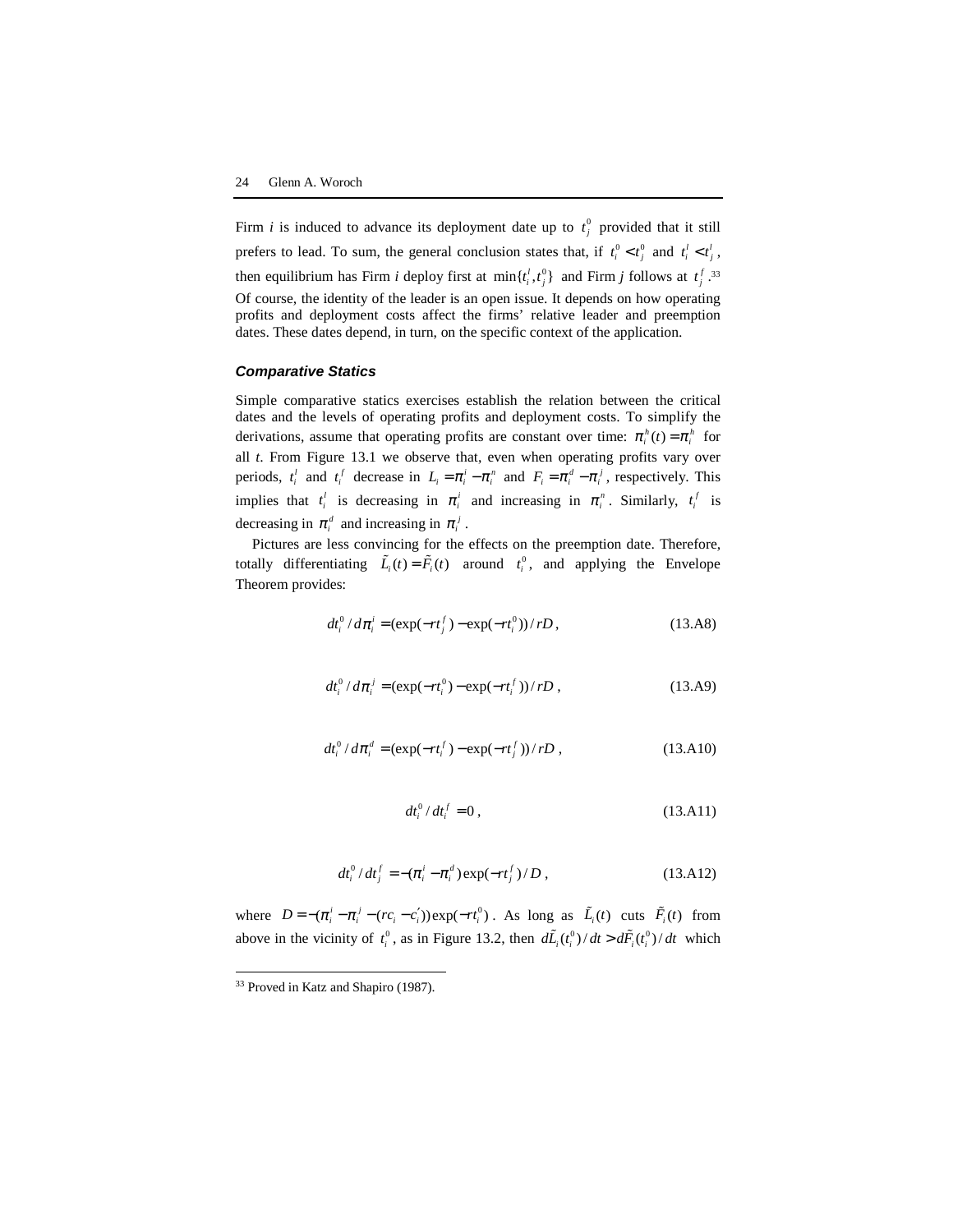ensures that the bracketed term in the expression for *D* is negative, and hence, *D* itself is positive. From Eq. 13.A8 and Eq. 13.A9 it is concluded that  $dt_i^0 / d\pi_i^i < 0$ and  $dt_i^0 / d\pi_i^j > 0$ , provided that the preemption date precedes the follower's date for both firms, i.e.,  $t_i^0 < t_i^f$  and  $t_j^0 < t_j^f$ . Examining Eq. 13.A10, finds that  $dt_i^0 / d\pi_i^d$  is positive or negative depending on whether  $t_i^f$  is earlier or later than  $t_j^f$ , respectively. Therefore, an increase in dual-deployment profits will delay the preemption date if, in popular terminology, the firm is a 'fast second' compared to its rival. Finally, from Eq. 13.A12,  $dt_i^0 / dt_j^f < 0$  since  $\pi_i^i > \pi_i^d$ . These results are collected in the table found in the main text.

To assess the effects of changes in entry costs, the function  $c_i$  () could be perturbed however, instead an exponential form  $c_i(t) = a_i \exp(-b_i t) + C_i$  is specified, and changes in its parameter values are considered. Substituting this expression into Eq. 13.A4 yields a closed-form solution to the leader and follower dates:

$$
t_i^l = (1/b_i) \log(a_i(b_i + r)/(L_i - rC_i)), \qquad (13.A13)
$$

$$
t_i^f = (1/b_i) \log(a_i (b_i + r)/(F_i - rC_i)), \qquad (13.414)
$$

Simple inspection reveals that both  $t_i^l$  and  $t_i^f$  are increasing in the entry cost parameters  $a_i$  and  $C_i$ . The effect of  $b_i$  is only slightly less transparent. Differentiating Eq. 13.A13 gives:

$$
dt_i^l / db_i = (t + 1/(b_i + r))b_i,
$$
 (13.A15)

which is positive. The same holds for  $dt_i^f/db_i$ . The effects on  $t_i^f$  require some tedious calculations:

$$
dt_i^f / da_i = (\exp(-b_i + r)t) - \exp(-(b_i + r)t) / D > 0, \qquad (13.A16)
$$

$$
dt_i^f / db_i = (a_i t \exp(-b_i + r)t) - a_i t \exp(-(b_i + r)t) / D,
$$
 (13. A17)

$$
dt_i^f / dC_i = (exp(-rt) - exp(-rt))/D > 0,
$$
 (13.A18)